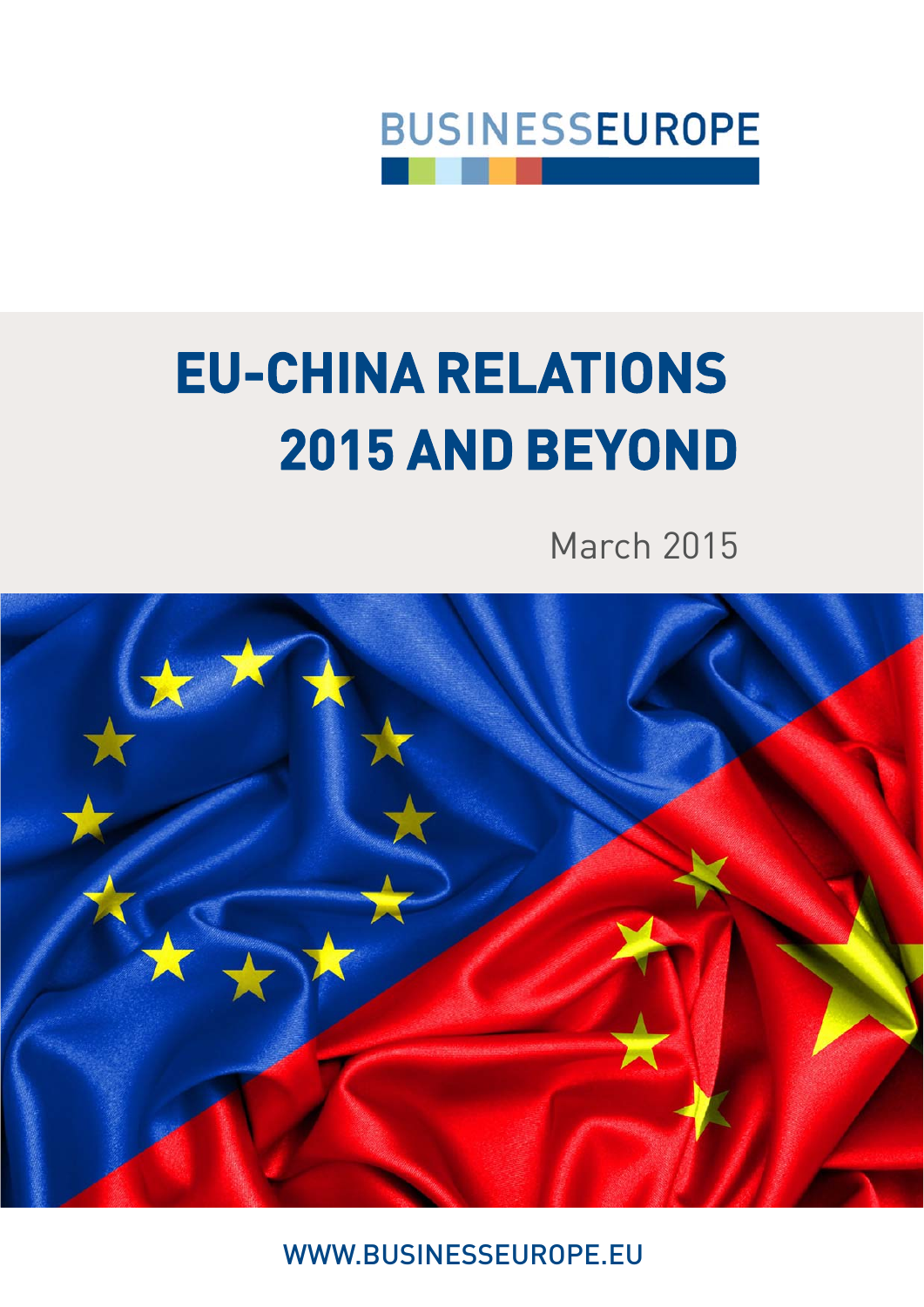

# **INTRODUCTION – WHY THIS REVIEW?**

In 2011, BUSINESSEUROPE launched its report *Rising to the China Challenge*, an in-depth examination of China's economic development and the state of the EU-China bilateral relationship. The report pointed to critical issues for China and the EU, highlighting key challenges and opportunities and gave concrete recommendations of how to address them in a constructive manner.

A SWOT analysis at that time, looking at strengths, weaknesses, opportunities and threats, gave the following result:

| <b>Strengths of the EU</b><br>Technology / know-how<br>Strong presence in China<br>٠<br>High quality of products & services<br>International experience<br>$\bullet$<br>European standards<br>٠                                                  | <b>Weaknesses of the EU</b><br>Strong currency<br>High risks for SMEs<br>$\bullet$<br>Export power of China<br>Absence of level playing field with<br>$\bullet$<br>China on export promotion policies<br>(2015)<br>Lack of EU diplomatic support<br>$\bullet$<br>Dependency on raw materials |
|--------------------------------------------------------------------------------------------------------------------------------------------------------------------------------------------------------------------------------------------------|----------------------------------------------------------------------------------------------------------------------------------------------------------------------------------------------------------------------------------------------------------------------------------------------|
| <b>Opportunities in China</b><br>Huge and expanding market<br>High growth rates<br>Availability of raw materials<br>$\bullet$<br>(if access granted)<br>Availability of low-cost / skilled<br>٠<br>labour<br>Business partnerships possible<br>٠ | Threats in China<br>Technology transfer<br>Strong state influence<br>٠<br>Discriminatory treatment<br>$\bullet$<br>Weak IPR enforcement /<br>$\bullet$<br>counterfeiting<br>Retaliation<br>$\bullet$<br><b>Subsidies</b><br>٠<br>Differing domestic standards (2015)<br>Visa problems (2015) |

Now, three years later, it is time to take stock – which is the aim of this review. There are a number of very interesting new features, notably:

- o today's economic situation in the EU and in China;
- $\circ$  the reform agenda of the new Chinese leadership with President Xi Jinping and Prime Minister Li Kegiang:
- o the future course of the new European Commission, together with the reelected European Parliament and the European Council.

Additionally, both the European Union and China are involved either jointly or separately in very important trade and investment negotiations. Standing out for the EU are certainly the negotiations of Transatlantic Trade and Investment Partnership (TTIP). Individually, both China and the European Union have also stretched their fingers towards important Asian countries such as Japan and Korea but also fast developing economies in South-East Asia. At WTO level, the EU and China are part of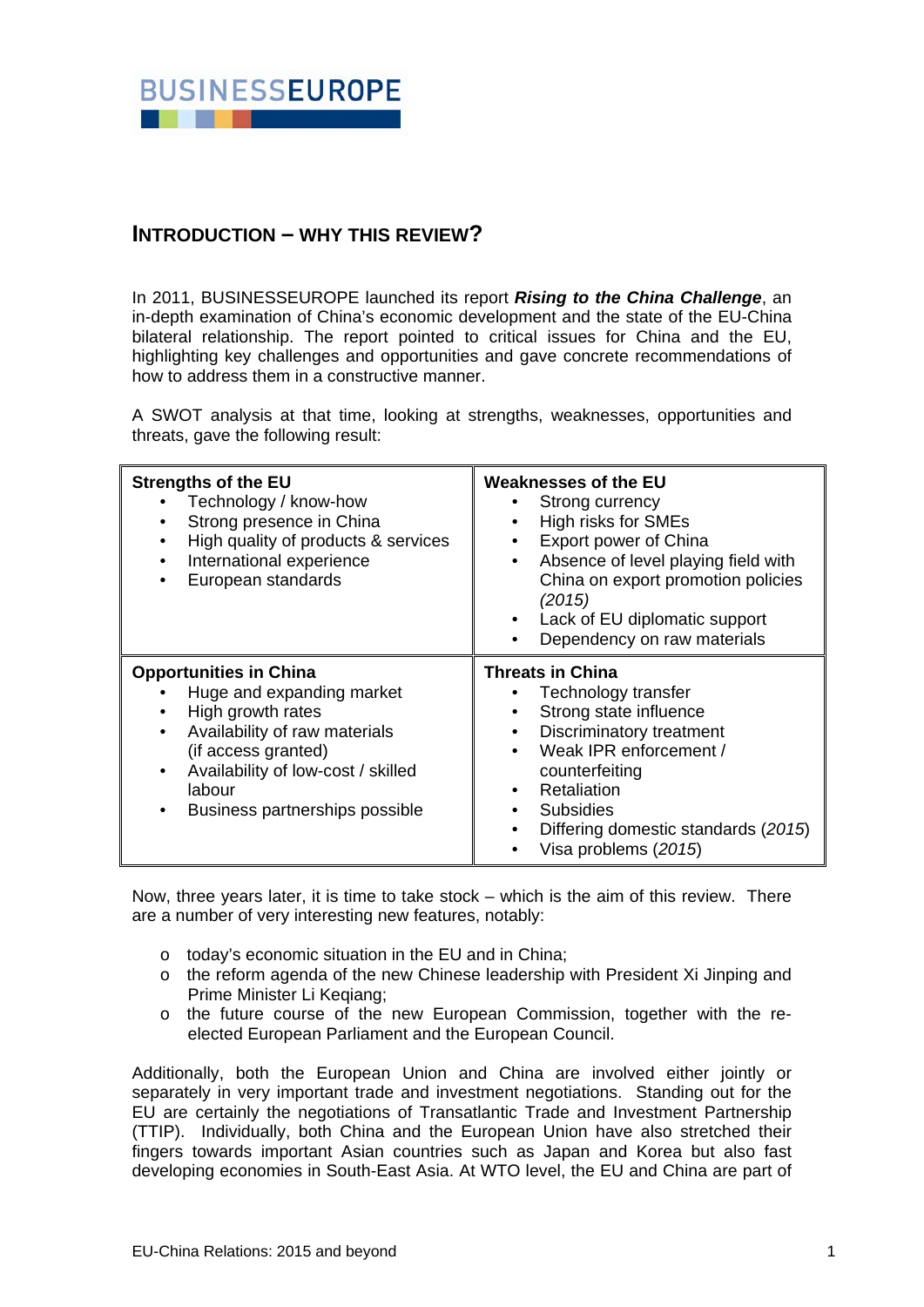

the revision of the Information Technology Agreement (ITA) and both parties are currently engaged in the plurilateral negotiations on an Environmental Goods Agreement (EGA). Last but not least, both sides have launched negotiations for an EU-China Bilateral Investment Agreement (BIA). And there are some external factors that might have an important impact, such as the Trans-Pacific Partnership (TPP).

This review is conducted against this background. It will look at the following subjects and should be read together with our 2011 report:

- What is China's economic position in the world today? Did Europe win or lose ground in a number of key sectors?
- How far did China further integrate into the global economy, did market economy reforms materialise? What can be expected from China's reform agenda?
- What is the future of EU-China relationship? Is the Bilateral Investment Agreement the right tool, or are different initiatives necessary?
- Has China made progress by working on the key recommendations that BUSINESSEUROPE made in 2011?

**Further Information: International Relations Department** 

**Luisa Santos, Director or Maurice Fermont, Adviser Tel : +32 (0)2 237 65 04 or E-mail m.fermont@businesseurope.eu** 

**BUSINESSEUROPE Av. De Cortenbergh 168 - 1000 Brussels**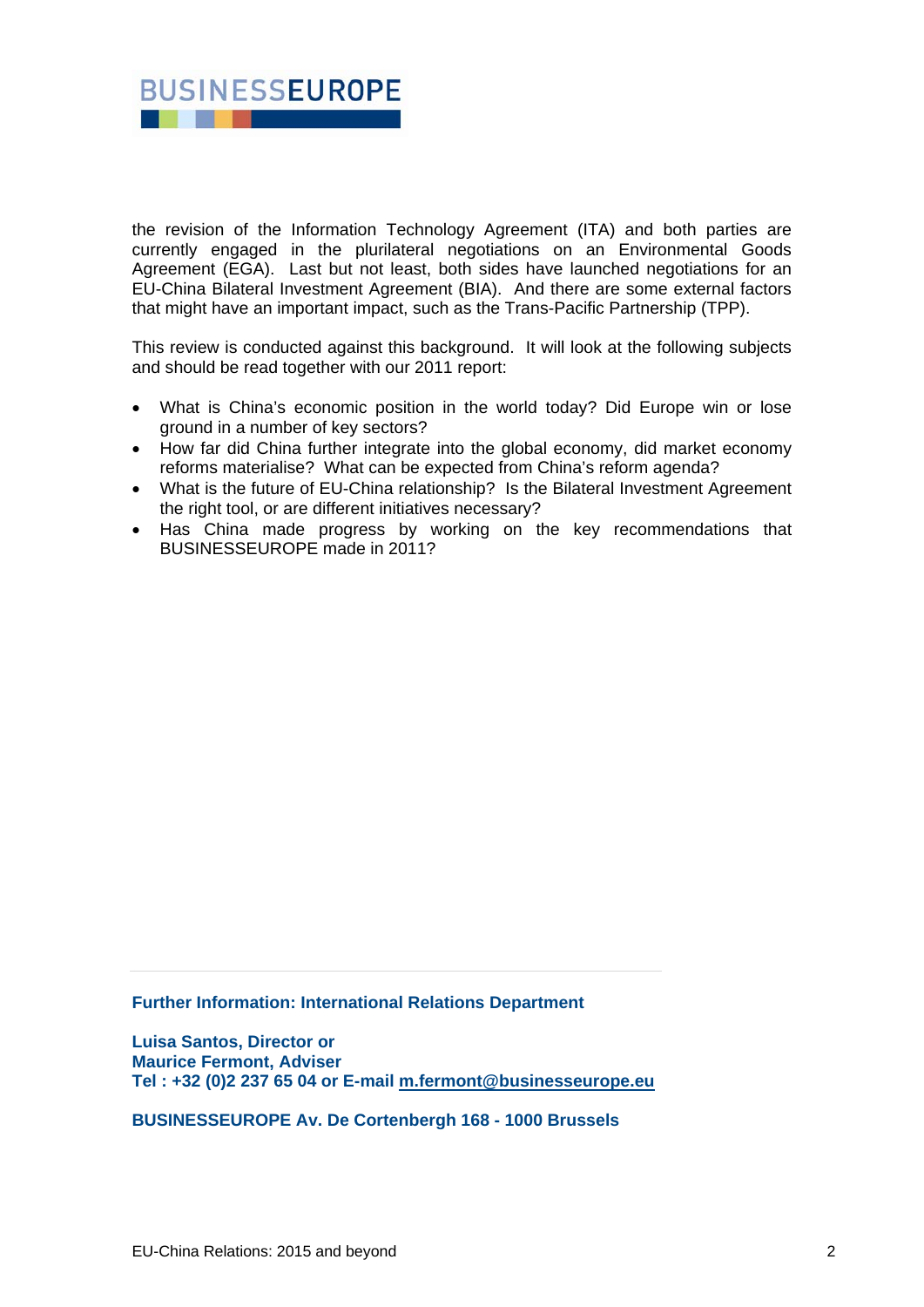

### **OVERVIEW OF PAST AND RECENT TRADE AND INVESTMENT TRENDS**

China and the European Union remain major trading partners and their economies are strongly interlinked, with the EU respectively being China's top trading partner (€429 bn / 13.4% of total share), closely followed by the United States (€396 bn / 12.4%). For the European Union, the United States are the top trading partner (€484bn / 14.2%), and China being second (€428 bn / 12.5%). China's tariff levels have not changed substantially during the past three years. Compared to the figures used in our 2011 report, trade and investment have increased overall:

#### **Table: The EU-China Trade Relationship**

#### **Trade in goods**

- EU exports to China 2013: **€148.3 billion** (+80% compared to 2009)
- EU imports from China 2013: **€280.1 billion** (+30% compared to 2009)

#### **Trade in services**

- EU services exports to China 2013: **€32.2 billion** (+71% compared to 2009)
- EU services imports from China 2013: **€20.6 billion** (+47% compared to 2009)

#### **Foreign Direct Investment**

- EU outward investment to China 2013: **€8.2 billion** (+1% compared to 2009)
- China inward investment to EU 2013: **€1.1 billion** (+1100% compared to 2009)

*Source: DG Trade, European Commission* 

However, it is very interesting to have a closer look at the different years. For example, EU imports of goods increased significantly from 2009 to 2010 (+€68.6bn), but afterwards remained more or less stable. Following a peak in 2010 (-€170.5bn), in 2013 the EU's deficit in merchandised trade has a comparable level to the deficit in 2009 (-€132.9bn in 2009 / -€131.8bn in 2013). Main deficit areas are machinery products, textiles and clothing, and other manufacture products such as personal and household goods.

The situation is different in services trade, where the European Union continuously increased both its imports and exports. The positive EU trade balance in 2013 was about 2.5 times higher than four years before. Overall, export of commercial services to China now also take a bigger share in the EU's total value of services exported globally (4.8% in 2013 compared to 3.7% in 2009).

The figures on investment differ quite significantly year by year. Especially in the years 2011 (€20.1bn) and 2012 (€15.5bn), European companies significantly increased their investments in China. Similar changes, although at lower level, have been observed for China. Today's level of new EU investments in China is at a similar level as in 2009.

These figures are somehow mirroring the findings of the 2014 Business Confidence Survey<sup>1</sup>, conducted by the EU Chamber of Commerce in China (EUCCC). They report that two thirds of large companies stated that business in China has become more

1

<sup>&</sup>lt;sup>1</sup> European Union Chamber of Commerce in China (EUCCC): Business Confidence Survey 2014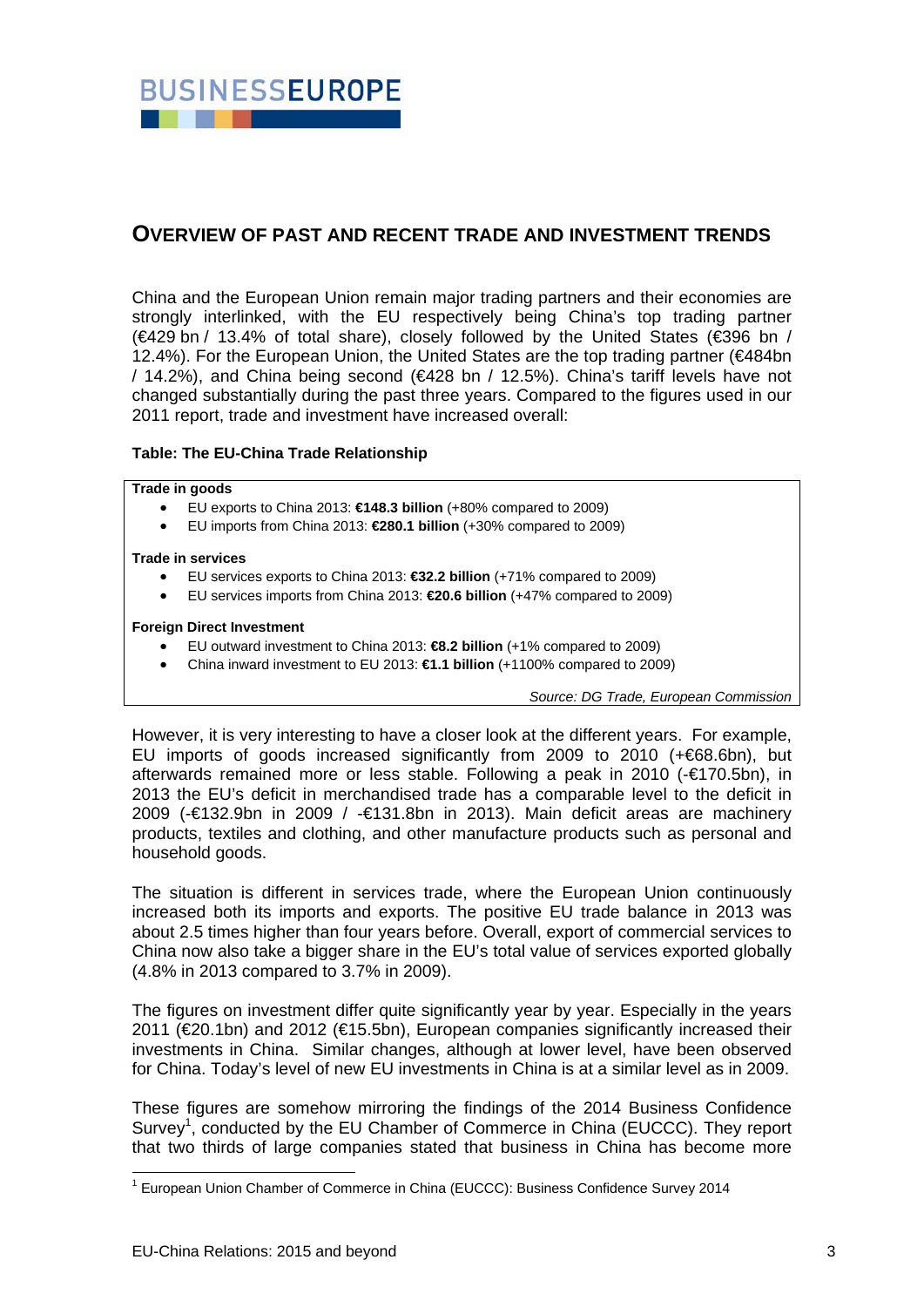

difficult, and half of European companies believe that the 'golden age' for multinational companies in China has ended. Naturally, this is also linked to the slowdown of the Chinese economy: the International Monetary Fund<sup>2</sup> predicts for the years to come decreasing growth rates: 7.7% in 2013, 7.4% in 2014 and 7.1% in 2015. As a result, European companies that have invested in China are setting more modest expectations. According to the EUCCC survey, only 57% plan to expand their current China operations, down from 86% in 2013.

An overview of key sectors, compared to the situation described in our 2011 report

#### - **Chemicals**

Back in 2003, China's chemical sales were around €116bn, 8.7% of the global total. That was far behind the top trio of the EU, US and Japan. A decade later, China had become world leader in chemical output by a wide margin, with annual sales of €1047.3bn, a 33.2% share of the global total and far ahead of the EU's €527bn sales and 16.7% global market share. Today China is the EU's second-biggest chemicals trading partner, accounting for 9% of EU exports.

China has become the most important growth market for global chemical companies and a major investment location. While Chinese chemical companies are gradually increasing their focus on specialty chemicals, the country will remain a major importer of commodity chemicals for some time to come. Chinese expansion does not necessarily imply Europe loses out. Rather, there are wins for both and China offers many opportunities.

Fair market access is a priority for the sector, which believes that on-going talks about an investment agreement should ensure companies are treated equally irrespective of their nationality, ownership, type or size. China must honour the commitments it made when it joined the WTO in December 2001.

The sector regrets that active pharmaceutical ingredients (APIs) continue to face discriminatory entry-barriers, contrary to China's international commitments. The European chemical industry has also been regularly confronted with dumped imports originating from China. Though these are only a minute fraction of total chemical imports from China, anti-dumping measures restore a level playing field.

China would also facilitate the growth of its chemical industry and its trade with the EU if it accepted international standards for hazardous chemicals and addressed the practical difficulties that the industry experiences with the introduction of new substances on the Chinese market.

 2 International Monetary Fund: World Economic Outlook (WEO) – Legacies, Clouds, Uncertainties (October 2014)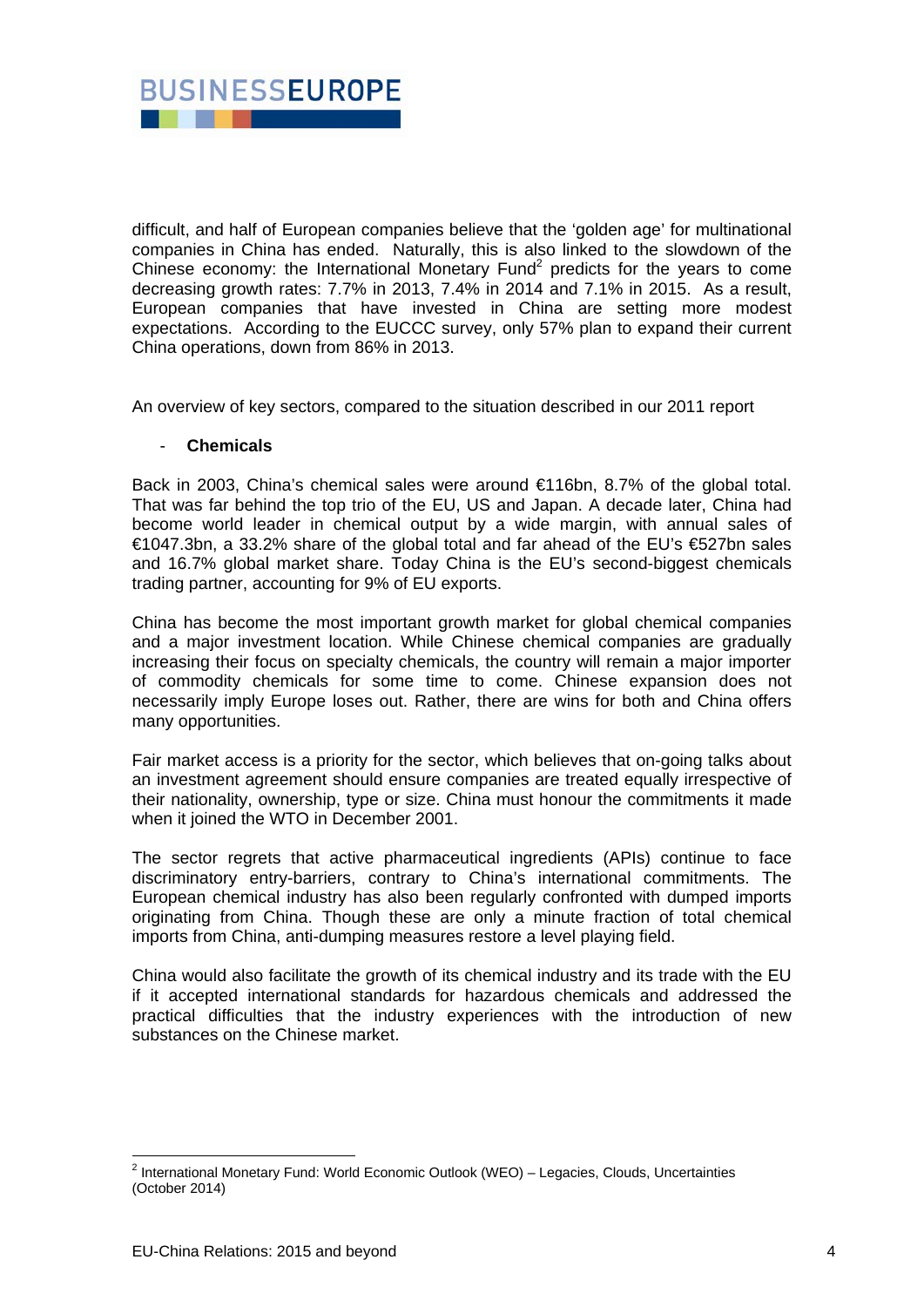



#### **China dominates chemicals world ranking**

Source: Cefic Chemdata International (2014)

### **EU Chemicals Trade Flows with China by Sector (%)**



EU Imports from China (2013,

Source: Eurostat (Comext) and Cefic Analysis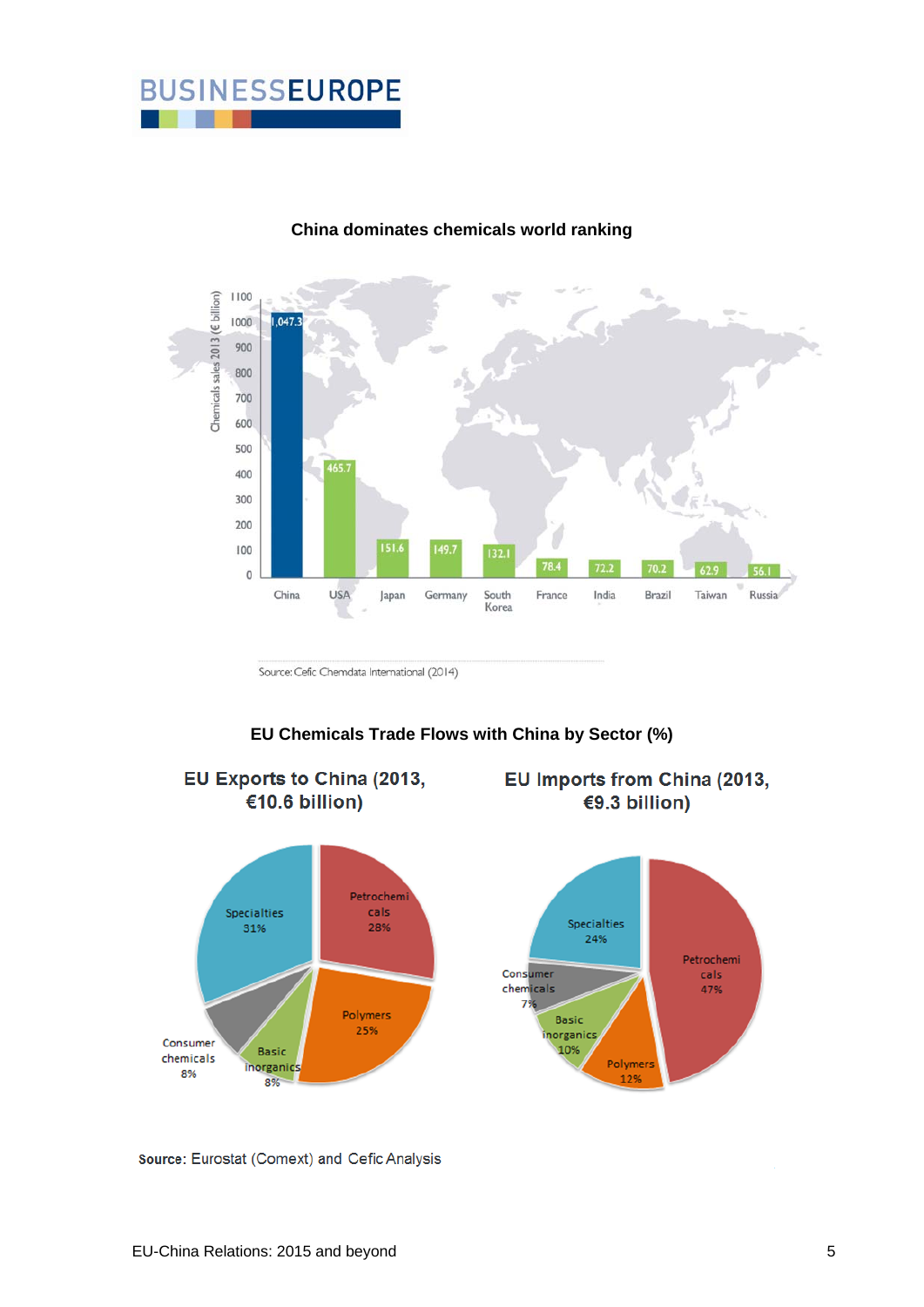



#### **Emerging economies outpace industrial countries in chemicals production**

Source: Cefic Chemdata International (2014)



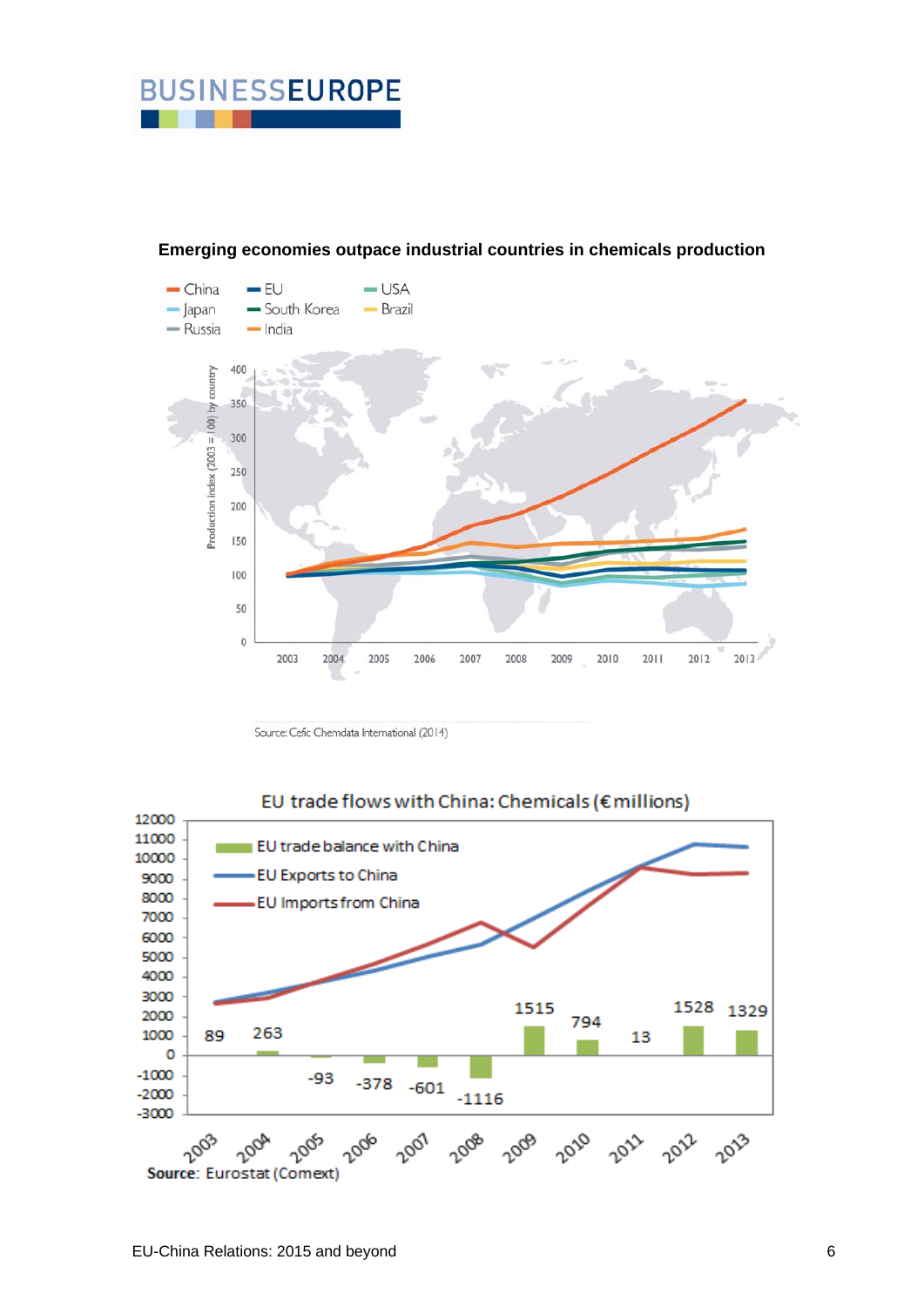

#### - **Automotive**

Increasing demand from domestic consumers has made China the biggest auto market in the world and the first manufacturer of passenger cars and commercial vehicles with 22,116,825 vehicles produced in 2013 (18,085,213 cars and 4,031,612 commercial vehicles). Chinese production now represents an impressive 25.3% of global automobile industry output, ahead of the European Union, Japan, the United States, South Korea, Brazil and India.

In 2013, the EU exported 559,033 vehicles to China, with a value of 20,031 million euro, and imported 169,569 vehicles from China.

The Chinese automobile market remains dominated by joint ventures with foreign partners (there is an obligation to create 50/50 Sino-foreign joint ventures in the automobile industry) governed by strict local content requirements. The aim is to allow local producers to build up a highly competitive car industry in the future.

#### - **Engineering industries (machinery and electrical)**

During the past 12 years, the sector's total trade with China increased by almost fourfold from approximately €60 billion in 2002 to €210 billion. While both imports and exports have increased, the graph below shows that most of the growth in total trade came from imports into the EU from China. Between 2002 and 2013, the engineering industry's balance of trade deficit with China widened substantially from  $\epsilon$ 23 billion in 2002 to €91 billion in 2013. Although imports have outpaced exports, the sector's trade with China as a percentage of total EU trade has remained stable over time: shifting from 50% in 2002 to 49% in 2013.

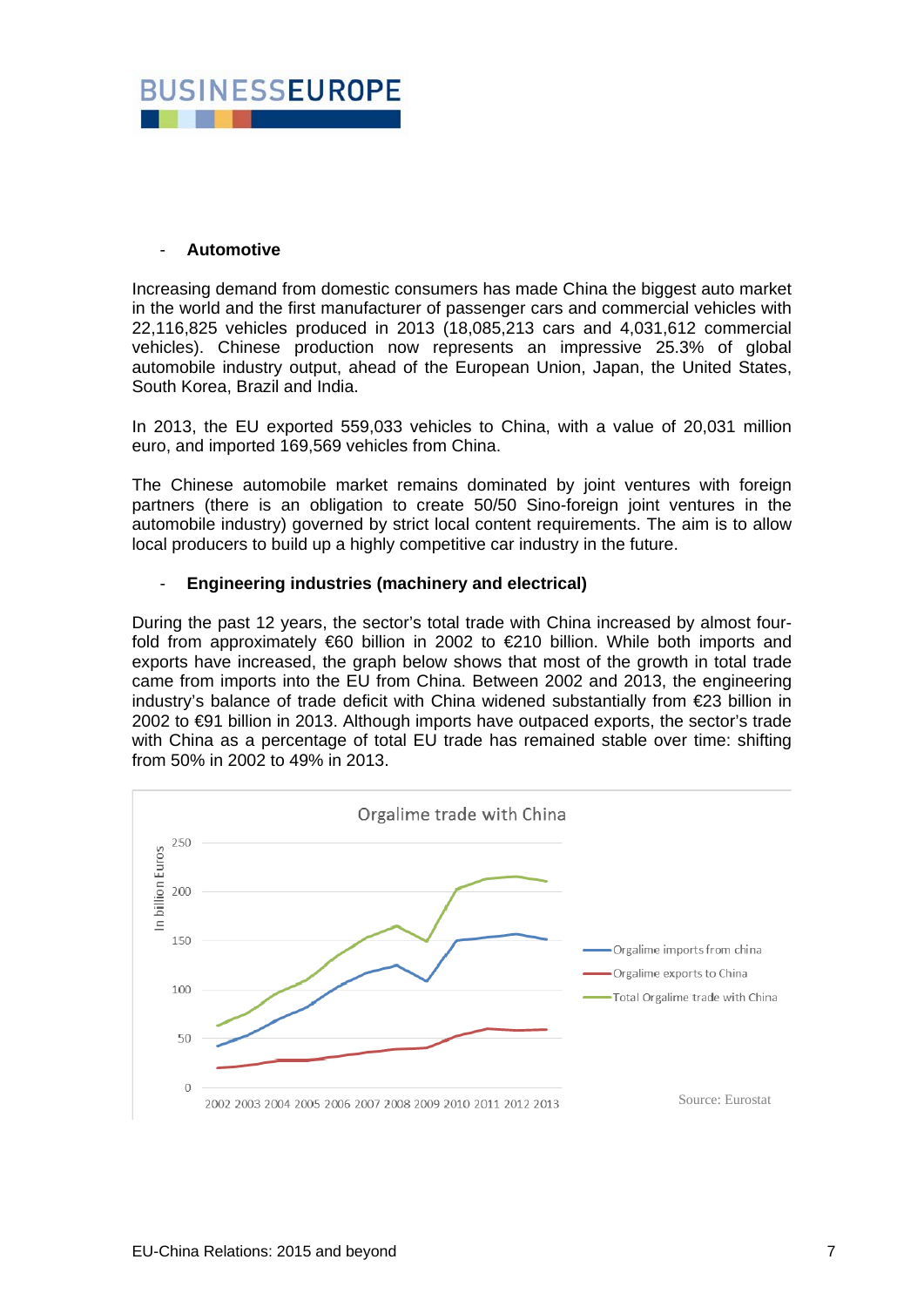

#### - **Metals**

#### *Non-Ferrous Metals*

1. Production Trends: As indicated in Chart No 1, China has significantly increased its mining capacity during the period 2007-2013, reaching a volume of more than 50 million tonnes in 2013, compared to a stagnant EU production of about 5 million tonnes. Smelting/Refining capacity follows the mining production trend with over 40 million tones of refineries' output in 2013 (almost 20 million for the  $EU)^3$ .

*Chart 1: Non Ferrous Metals Mining and Smelting Production in EU28 and China (2007-2013)* 



2. Consumption: Consumption trends in both EU and China follow the same pattern as production, with China consuming about 40 million tonnes of refined metal and the EU 13 million tonnes.

 3 Other countries that stand out in the NFM mining production are Australia (bauxite), Chile (copper).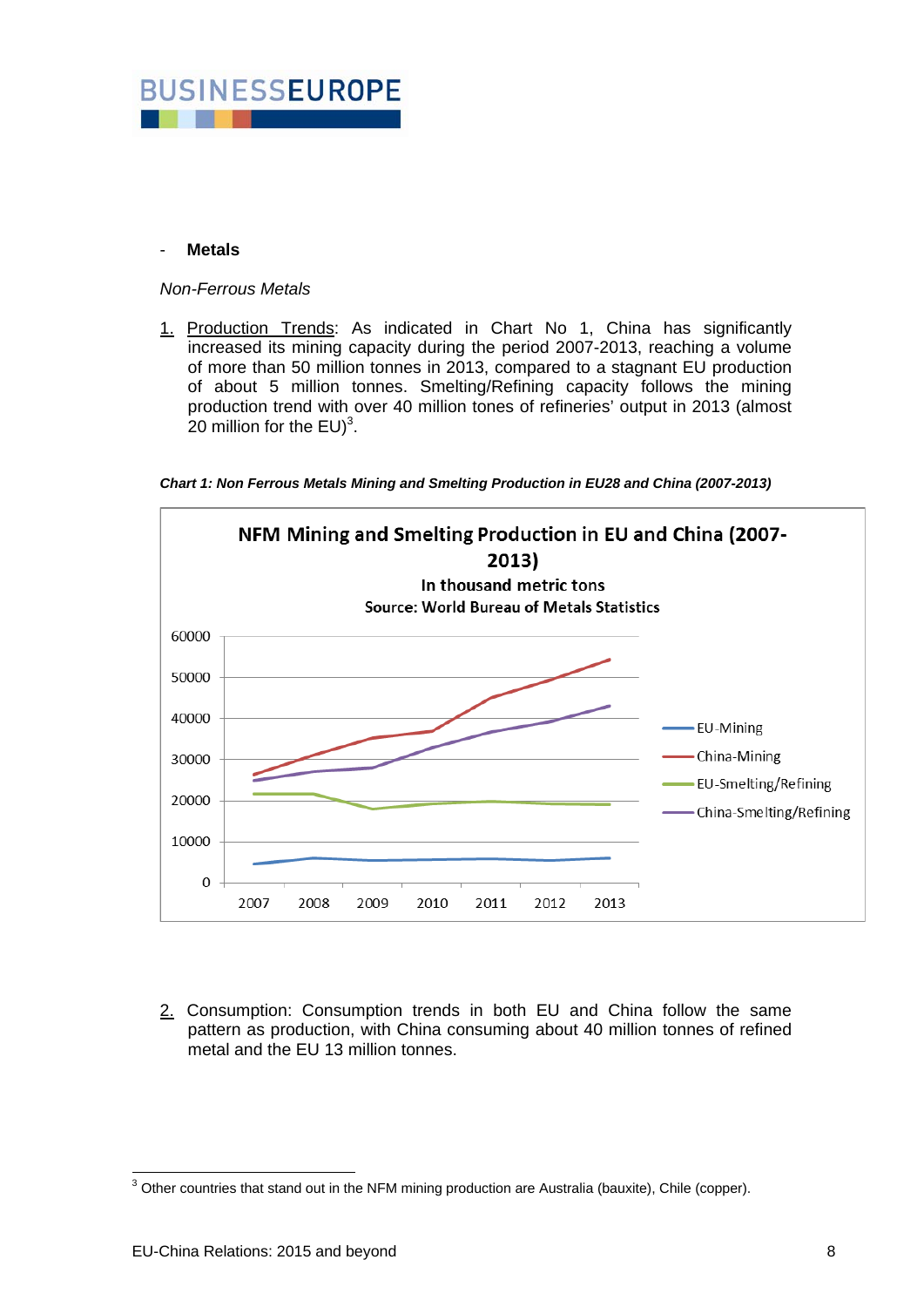



*Chart 2: Non Ferrous Metals Refined Consumption in EU28 and China (2007-2013)* 

#### *Trade:*

China's increasing production and consumption of minerals and metals is mirrored in its trade with the EU, among other partners. EU has recorded an especially impressive increase of exports of ores and smelters' output to China in the period 2007-2013, which can be explained by the increasing capacity of the Chinese economy to play a global role in processing and semi-fabrication and thus moving forward along the value chain.

For the Non-Ferrous Metals sector (NFM) the following data stand out: In 2013, China imported:

95% of ALL EU lead ore exports 80% of ALL EU copper waste and scrap exports 74% of ALL EU zinc waste and scrap exports 68% of ALL EU copper ore exports 54% of ALL EU nickel ore exports 53% of ALL EU copper smelter-refiners' production 43% of ALL EU Aluminium waste exports

Regarding imports to the EU, China features as a basic importer of semi-fabricated products (of basic NFM, especially aluminium). 213,000 tonnes of semi fabricated metal products were imported from China to the EU in 2013, marking a 47% increase since 2007.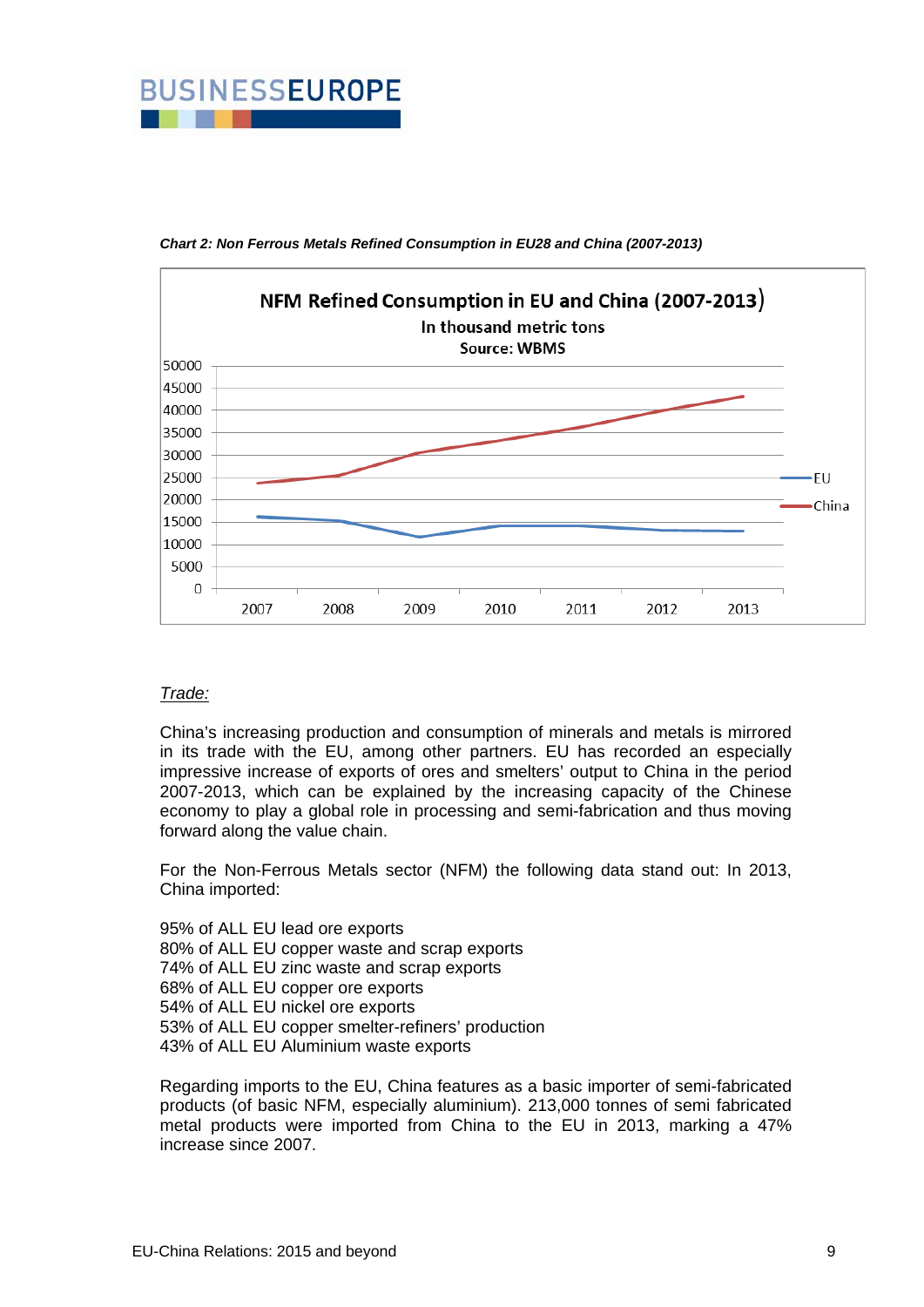# **BUSINESSEUROPE**

#### - **Steel**

As the second biggest steel market in the world, the EU consumes 154 million tonnes of steel (2013) compared to 772 million tonnes in China. Chinese excess steel capacity is estimated at more than 200 million tonnes (2013) largely exceeds the total EU steel consumption (154 million tonnes):



In terms of world crude steel capacity, the following growth and changes in distribution have occurred:



In 2014, Chinese steel exports worldwide have reached the historic peak of 93 million tonnes (+60% year-on-year) compared with 15 million tonnes of steel imports. Weakening domestic demand in a context of persisting massive excess capacity is expected to continue the unprecedented steel export surges by China in 2015.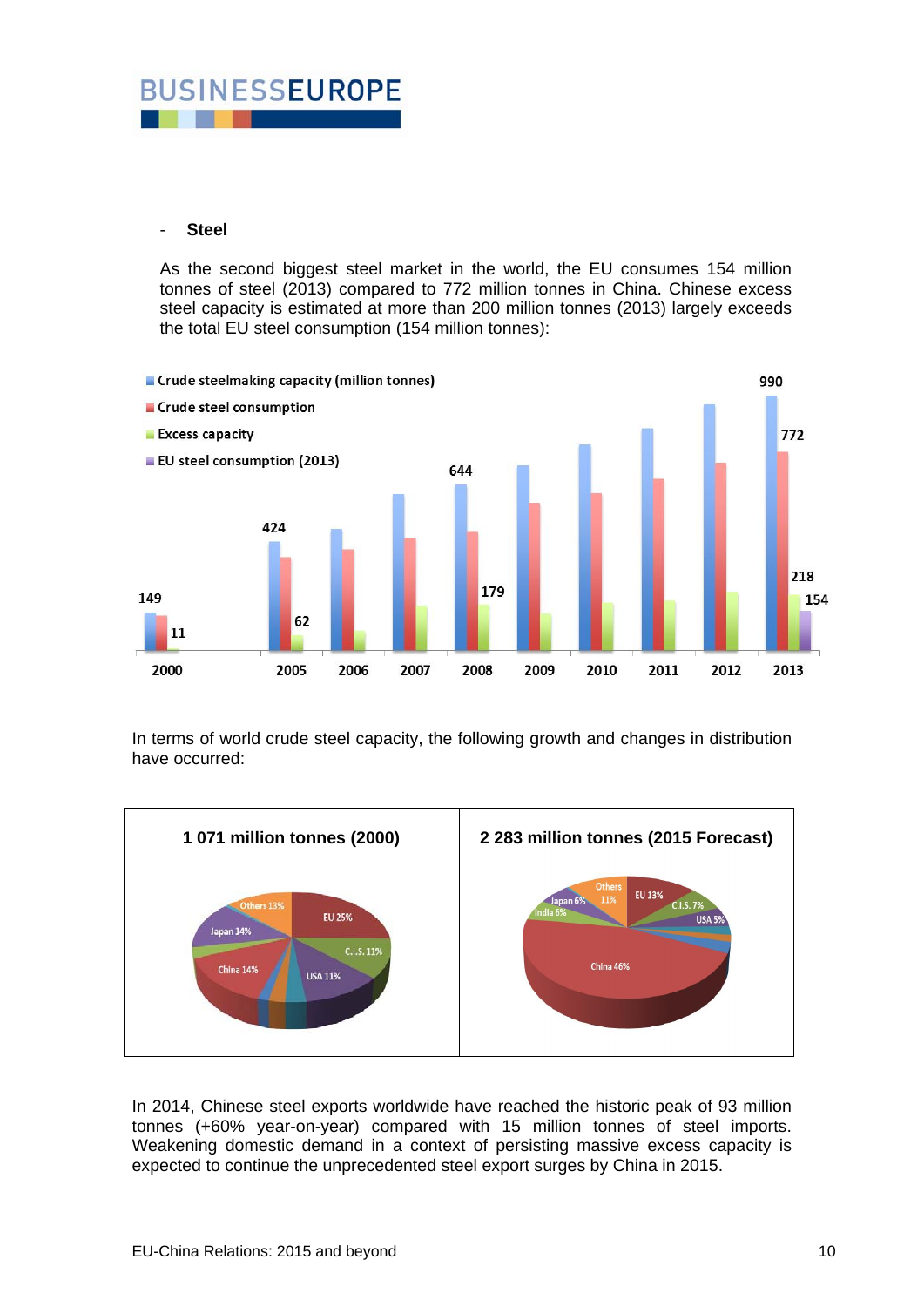

The Chinese steel sector is a pillar industry dominated by state-owned enterprises (SOE's) under a strict FDI prohibition.

#### - **Textiles**

The analysis of the 2013 EU-28 trade with the world's major trading blocs confirms that China maintained its market share of textile and clothing products in the European Union at the high level of 36.7% but losing progressively, each year, more than one point compared to the years before (38.2% in 2012, 39.4% in 2011 and 40.8% in 2010). During 2013, in the EU-28, as a consequence of the moderate demand mainly of cheap textiles and clothing goods, China's market share of the EU's T&C imports in relative value has declined for a fourth consecutive year below its historical level of 2010. However, China remains (and by far) the top supplier of woven apparel to the EU-28, with a share of this market at 40.5% (42.9% in 2012).

In contrast, China is still not a significant market for EU exports despite the continuous positive trend in last years, especially for textiles. The share of EU-28 clothing goods exports to China also continues to grow slightly (4.2% in 2013 instead of 3.5% in 2012).

| Reporting Countries Import Statistics (Partner Country: China) |             |                      |                               |                |                               |                               |                |  |
|----------------------------------------------------------------|-------------|----------------------|-------------------------------|----------------|-------------------------------|-------------------------------|----------------|--|
|                                                                |             | European Union Euros |                               |                |                               |                               |                |  |
| Commodity                                                      | Description | 2008                 | 2009                          | 2010           | 2011                          | 2012                          | 2013           |  |
| <b>TEX&amp;CLO</b>                                             | $50 - 63$   |                      | 31.734.674.910 31.297.059.880 |                | 36.373.185.380 38.721.550.280 | 35.835.328.350                | 34.678.015.300 |  |
| <b>ITEXTILES</b>                                               | 50-60+63    | 6.226.993.040        | 5.442.733.450                 | 7.209.821.420  | 8.028.141.920                 | 7.867.882.420                 | 8.014.549.810  |  |
| <b>CLOTHING</b>                                                | 61-62       | 25.507.681.870       | 25.854.326.430                | 29.163.363.960 |                               | 30.693.408.360 27.967.445.930 | 26.663.465.490 |  |

Table 1: EU-28 Trade balance with China

| Reporting Countries Export Statistics (Partner Country: China) |                      |               |               |               |               |               |               |
|----------------------------------------------------------------|----------------------|---------------|---------------|---------------|---------------|---------------|---------------|
|                                                                | European Union Euros |               |               |               |               |               |               |
| Commodity                                                      | Description          | 2008          | 2009          | 2010          | 2011          | 2012          | 2013          |
| <b>TEX&amp;CLO</b>                                             | $50-63$              | 1.263.631.870 | 1.314.036.430 | 1.720.927.680 | 2.202.596.450 | 2.483.174.220 | 2.659.634.330 |
| <b>TEXTILES</b>                                                | 50-60+63             | 1.022.572.470 | 1.034.012.680 | 1.351.399.790 | 1.634.502.880 | 1.718.486.040 | 1.741.933.010 |
| <b>CLOTHING</b>                                                | 61-62                | 241.059.400   | 280.023.750   | 369.527.890   | 568.093.570   | 764.688.180   | 917.701.320   |

| Reporting Countries Trade Balance Statistics (Partner Country: China) |             |                      |                  |                                                                                                      |                  |                |                |
|-----------------------------------------------------------------------|-------------|----------------------|------------------|------------------------------------------------------------------------------------------------------|------------------|----------------|----------------|
|                                                                       |             | European Union Euros |                  |                                                                                                      |                  |                |                |
| Commodity                                                             | Description | 2008                 | 2009             | 2010                                                                                                 | 2011             | 2012           | 2013           |
| <b>TEX&amp;CLO</b>                                                    | 50-63       |                      |                  | -30.471.043.040  -29.983.023.450  -34.652.257.700  -36.518.953.830  -33.352.154.130  -32.018.380.970 |                  |                |                |
| <b>TEXTILES</b>                                                       | 50-60+63    | $-5.204.420.570$     | $-4.408.720.770$ | $-5.858.421.630$                                                                                     | $-6.393.639.040$ | -6.149.396.380 | -6.272.616.800 |
| <b>CLOTHING</b>                                                       | 61-62       |                      |                  | -25.266.622.470 -25.574.302.680 -28.793.836.070 -30.125.314.790 -27.202.757.750 -25.745.764.170      |                  |                |                |

*Source: Euratex*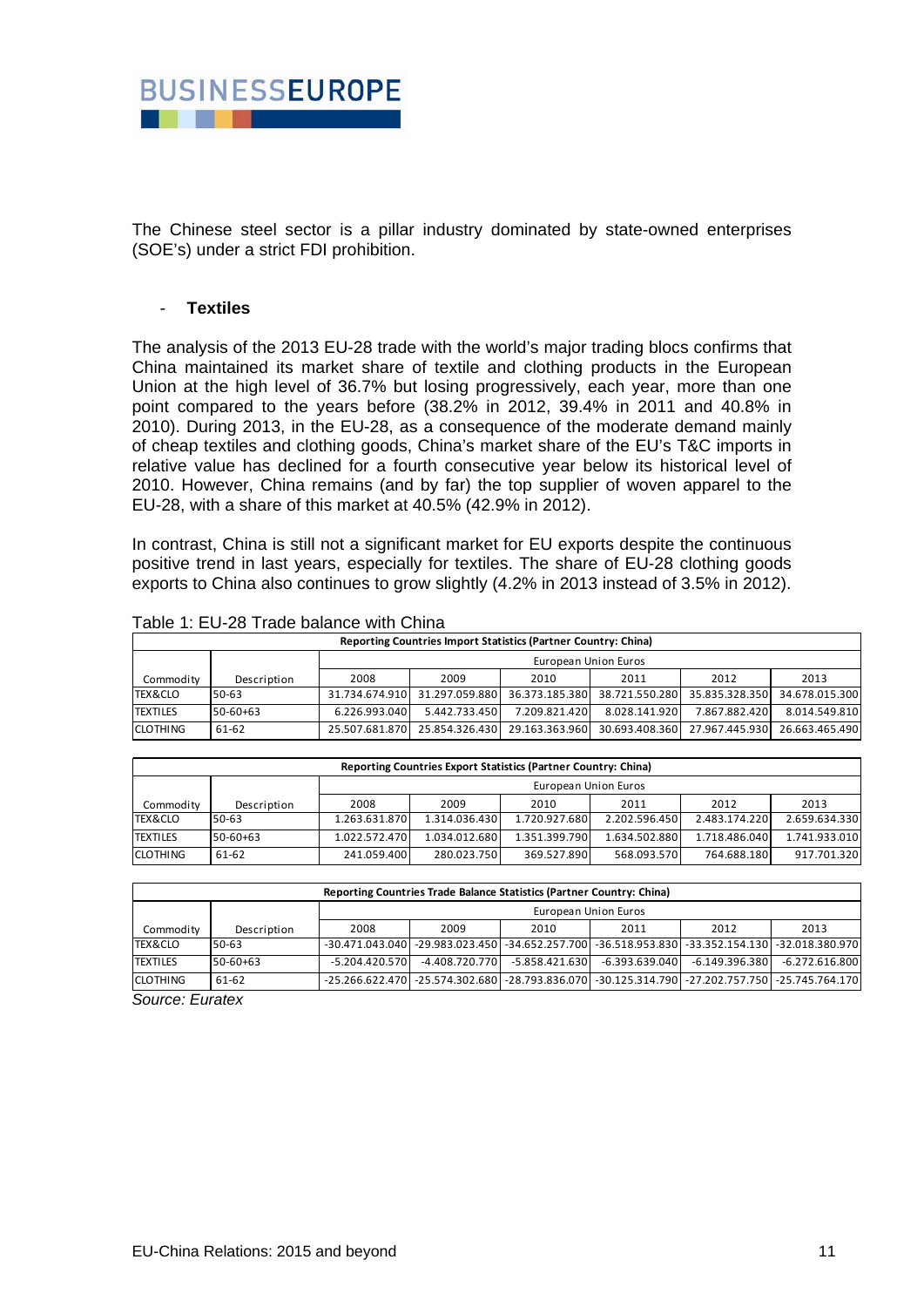| $\alpha$ <sub>DI</sub> C $\epsilon$ . LU- $\epsilon$ <sub>D</sub> Trauc Dalance With LATI $\alpha$ -LU $\epsilon$ O |                |                      |                   |                   |                   |                   |                   |  |  |
|---------------------------------------------------------------------------------------------------------------------|----------------|----------------------|-------------------|-------------------|-------------------|-------------------|-------------------|--|--|
| Reporting Countries Import Statistics (Partner Country: EXTRA EU28)                                                 |                |                      |                   |                   |                   |                   |                   |  |  |
|                                                                                                                     |                | European Union Euros |                   |                   |                   |                   |                   |  |  |
| Commodity                                                                                                           | Description    | 2008                 | 2009              | 2010              | 2011              | 2012              | 2013              |  |  |
| TEX&CLO                                                                                                             | $50 - 63$      | 81.430.745.040       | 75.872.751.950    | 87.064.503.650    | 96.386.163.530    | 92.221.091.080    | 92.577.202.700    |  |  |
| <b>TEXTILES</b>                                                                                                     | $50 - 60 + 63$ | 21.970.326.910       | 18.325.278.490    | 23.141.492.240    | 26.518.922.740    | 24.594.306.300    | 25.404.259.480    |  |  |
| <b>CLOTHING</b>                                                                                                     | 61-62          | 59.460.418.130       | 57.547.473.460    | 63.923.011.410    | 69.867.240.790    | 67.626.784.780    | 67.172.943.220    |  |  |
|                                                                                                                     |                |                      |                   |                   |                   |                   |                   |  |  |
| Reporting Countries Export Statistics (Partner Country: EXTRA EU28)                                                 |                |                      |                   |                   |                   |                   |                   |  |  |
|                                                                                                                     |                | European Union Euros |                   |                   |                   |                   |                   |  |  |
| Commodity                                                                                                           | Description    | 2008                 | 2009              | 2010              | 2011              | 2012              | 2013              |  |  |
| TEX&CLO                                                                                                             | $50 - 63$      | 36.319.821.060       | 30.624.274.260    | 34.346.103.500    | 38.957.977.990    | 41.526.778.890    | 42.320.329.310    |  |  |
| <b>TEXTILES</b>                                                                                                     | $50 - 60 + 63$ | 19.279.398.570       | 16.403.430.630    | 19.209.957.190    | 20.865.704.090    | 21.463.824.020    | 21.435.753.010    |  |  |
| <b>CLOTHING</b>                                                                                                     | 61-62          | 17.040.422.490       | 14.220.843.630    | 15.136.146.310    | 18.092.273.900    | 20.062.954.870    | 20.884.576.300    |  |  |
|                                                                                                                     |                |                      |                   |                   |                   |                   |                   |  |  |
| Reporting Countries Trade Balance Statistics (Partner Country: EXTRA EU28)                                          |                |                      |                   |                   |                   |                   |                   |  |  |
|                                                                                                                     |                | European Union Euros |                   |                   |                   |                   |                   |  |  |
| Commodity                                                                                                           | Description    | 2008                 | 2009              | 2010              | 2011              | 2012              | 2013              |  |  |
| TEX&CLO                                                                                                             | $50 - 63$      | -45.110.923.980      | $-45.248.477.690$ | $-52.718.400.150$ | $-57.428.185.540$ | $-50.694.312.190$ | -50.256.873.390   |  |  |
| <b>TEXTILES</b>                                                                                                     | $50 - 60 + 63$ | $-2.690.928.340$     | $-1.921.847.860$  | $-3.931.535.050$  | $-5.653.218.650$  | $-3.130.482.280$  | $-3.968.506.470$  |  |  |
| <b>CLOTHING</b>                                                                                                     | 61-62          | $-42.419.995.640$    | -43.326.629.830   | -48.786.865.100   | -51.774.966.890   | $-47.563.829.910$ | $-46.288.366.920$ |  |  |

#### Table 2: EU-28 Trade balance with Extra-EU28

*Source: Euratex* 

#### - **Construction**

EU construction firms have a low presence on the Chinese market. This is mainly due to the difficulty for foreign firms to participate in the public procurement market in China. Legislative barriers and cheap prices offered by Chinese companies are two key factors that make it difficult for foreign firms to participate.

Contrarily, Chinese contractors are rapidly increasing their presence on the EU market. Amidst on-going budget cuts across the EU, Chinese contractors are able to offer cheap construction services that find particular traction in Eastern Europe. In Romania, the government invited Chinese contractors to build the country's transport infrastructure (highways, roads, high speed rail). A group of Chinese entrepreneurs was invited to discuss a list of projects that was released in late 2013. In Hungary it was announced in late 2013, early 2014 that freight and passenger rail lines would be constructed using Chinese funds, with the possibility that investors would also own and operate the lines. The presence of Chinese companies on the European construction market is in line with a broader presence of Chinese investment across sectors and across member states. The UK, Sweden and Greece, for example, have developed strategies for attracting Chinese investment.

#### - **Pharmaceuticals** *– (new 2015)*

The Chinese market continues to represent one of the most relevant growing markets for pharmaceutical companies operating in Europe, with significant growth potential reliant on modernisation and reform. Over the past years, we have seen continued growth of bilateral trade between the EU and China, which is projected to be maintained during the coming years. In 2013, EU exports to China amounted to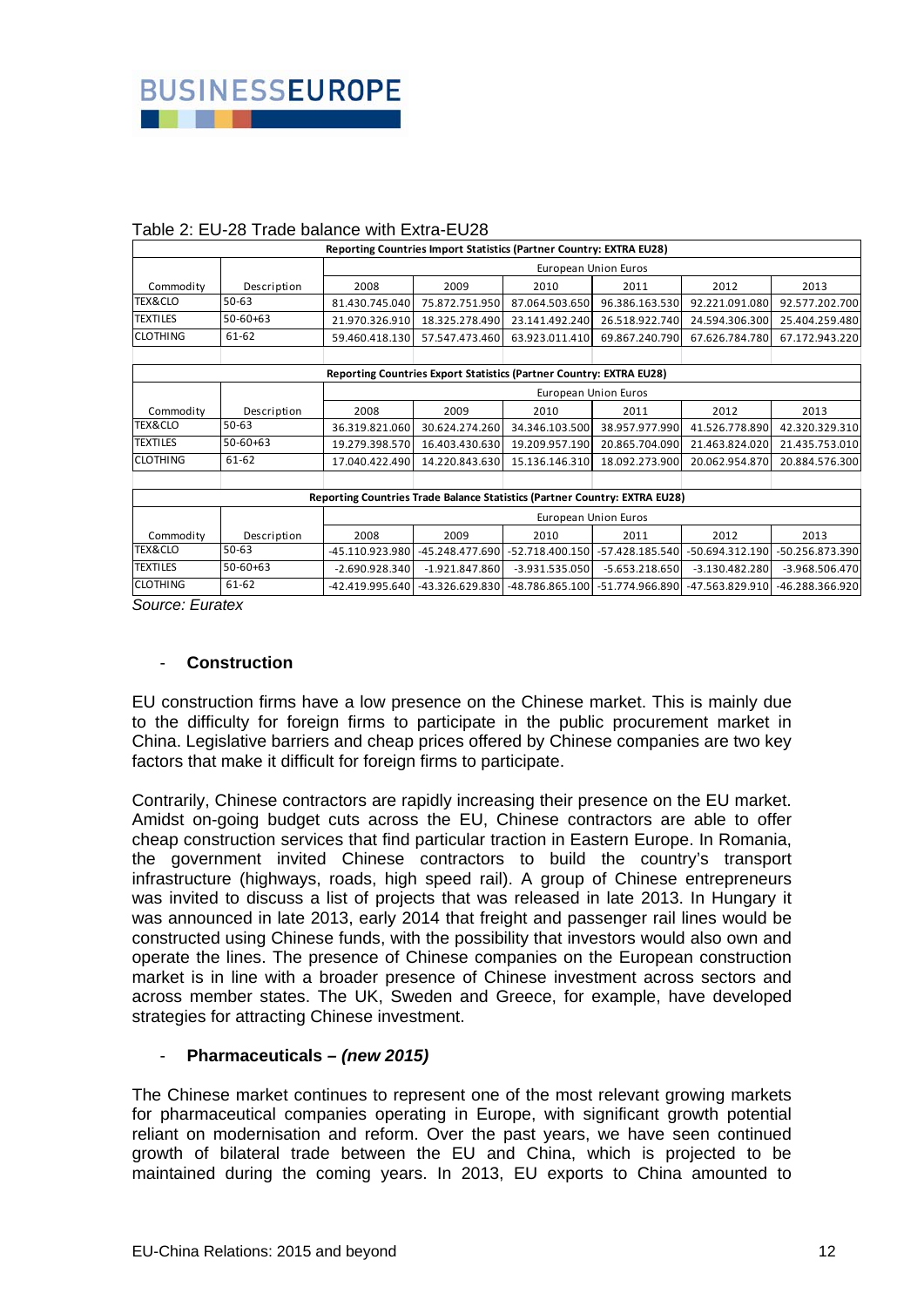# **BUSINESSEUROPE**

€148,269 million, with pharmaceuticals making up 3.8% of these exports, representing €5,635 million and registering a 9,3% increase when compared with 2012 figures<sup>4</sup>.



Source: Eurostat, COMEXT database, April 2014

China has been going through significant healthcare reforms in the past few years and a good number of comprehensive reforms are planned in key policy areas relevant to pharmaceuticals in the near future or are already on-going, such as the revision of the Drug Administration Law, the Chinese Pharmacopoeia and the Pricing and Reimbursement system, amongst others.

These on-going reforms offer a critical opportunity to improve the business environment and address some of the issues that European pharmaceutical products face when entering the Chinese market, including lengthy and not always transparent clinical trial approval process; delayed government reimbursement decisions; lack of effective regulatory data protection and patent enforcement; and inconsistent patent examination guidelines, amongst others.

<sup>1</sup> 4 http://trade.ec.europa.eu/doclib/docs/2006/september/tradoc\_113366.pdf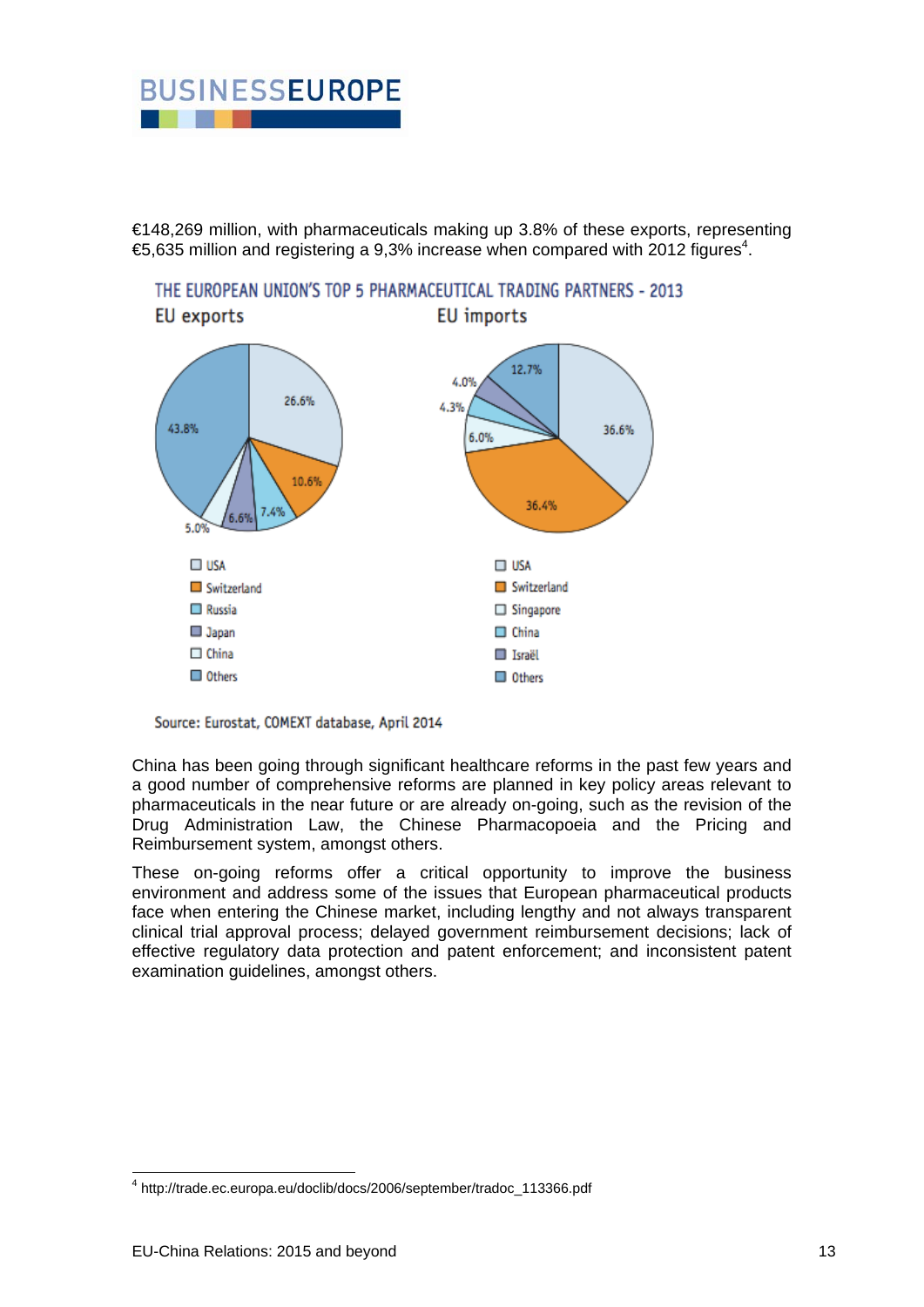![](_page_14_Picture_0.jpeg)

# **MARKET ECONOMY STATUS**

During the last years, the European Union and China also had some high-profile trade disputes that raised attention even outside trade circles. The most prominent ones have been the cases brought up in the WTO by the EU against China on raw materials and rare earths, the disputes on Chinese solar panels, and the EU trade defence investigation into Chinese telecoms where both sides finally found an amicable solution.

However, these cases combined with the difficulty of modernising trade defence rules in the EU, show how highly sensitive this policy area is. This will naturally feed into the discussions of whether or not to grant Market Economy Status (MES) to China in 2016. China was categorised by most WTO members as a non-market economy in its protocol of accession to the WTO. BUSINESSEUROPE wishes to highlight that the decision on MES should be technical, and not politically motivated. In that respect, BUSINESSEUROPE wishes to re-underline the priority issues that should be addressed by China in its reform process:

- continued reform of the Chinese financial sector;
- effective enforcement of company law and international accounting standards;
- implementation of market economy principles;
- avoidance of governmental interference in the decision-making of companies;
- elimination of discrimination or unjustified restrictions, both for domestic and foreign operators;
- transparency of fiscal instruments and application of national treatment principle;
- enforcement of basic legal principles (notably on IPR, standardization or certification, services regulations);

European business continues to be very much interested in a real business to business dialogue that could facilitate and support the discussions on market reform.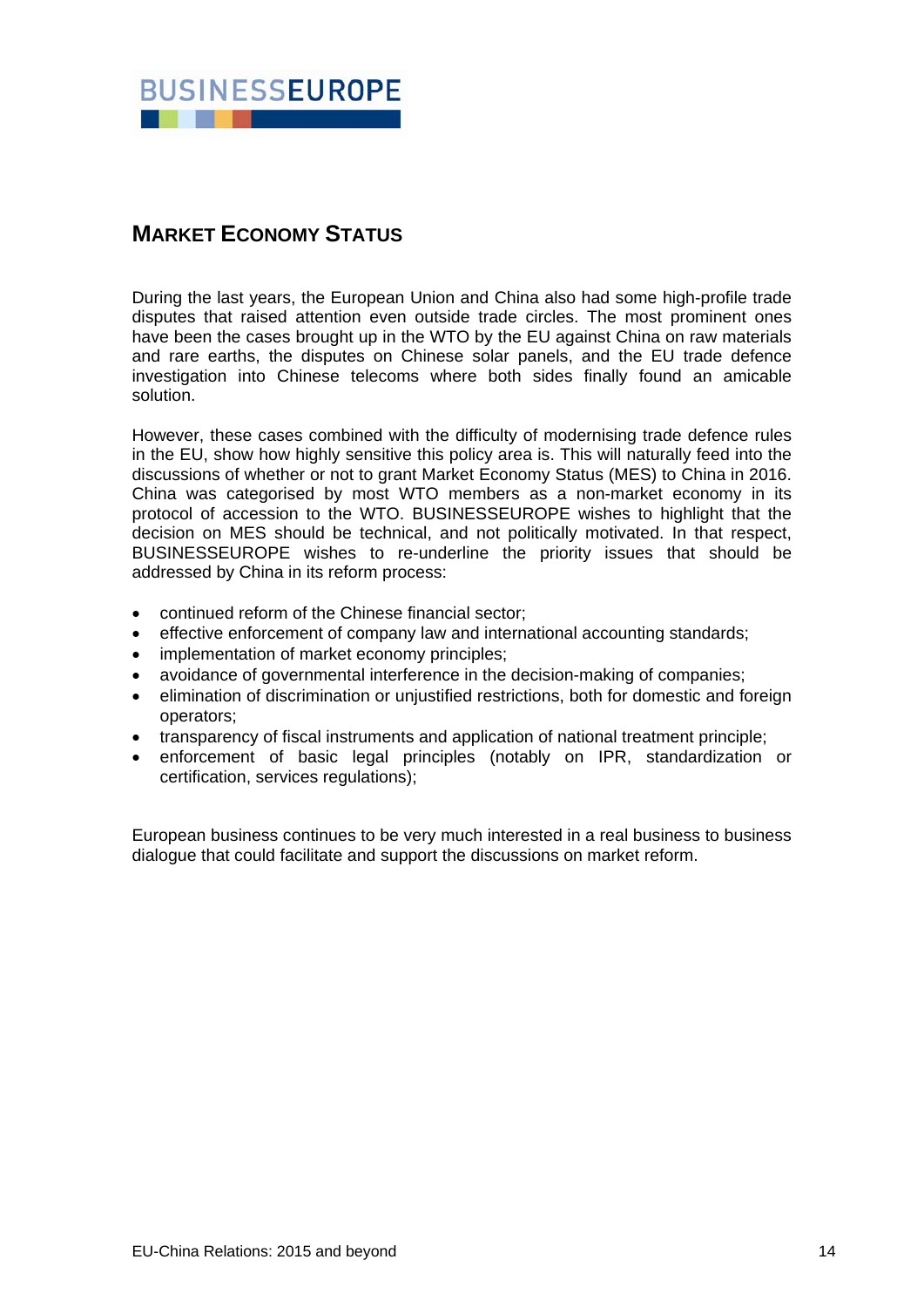![](_page_15_Picture_0.jpeg)

# **CHINA'S REFORM AGENDA**

President Xi Jinping and Prime Minister Li Keqiang, the new Chinese leaders who came into office in 2012, have been confronted with a number of problems that need to be tackled without delay. The situation today has been described by many commentators as the *end of the golden era*.

The new Chinese leadership has understood that it must find solutions to its economic, societal and environmental problems. On 12 November 2013, delegates adopted a framework for reform – *Decision of the Central Committee of the Communist Party of China on Some Major Issues Concerning Comprehensively Deeping the Reform*; hereafter *The Decision*) – at the Third Plenary Session of the 18<sup>th</sup> Central Committee of the Communist Party of China.

*The Decision* provides a roadmap for reform, adapting China to today's economic environment, defining a modernised relationship between market forces and the state:

*"The underlying issue is how to strike a balance between the role of the government and that of the market, and let the market play the decisive role in allocating resources and let the government play its functions better"* (The Decision, Article 3)

*"We must put in place a modern market system in which enterprises enjoy independent management and fair competition, consumers have free choice and make autonomous consumption decisions, products and factors of production flow freely and are exchanged on an equal basis, strive to remove market barriers, and raise the efficiency and fairness of resource allocation."* (The Decision, Title III)

*The Decision* offers some clear guidance and is comprehensive, including *inter alia* the relationship between the public and the non-public sector, the role of state-owned enterprises (SOEs), the development of urban and rural areas, innovation, transformation of government functions, the fiscal and taxation systems, trade and investment, the rule of law, and ecology.

To a large extent *The Decision* has been received positively, 45% of European companies surveyed for the 2014 EUCCC Business Confidence Survey stated that the reforms would present an opportunity and be good for their company. However, in many areas it remains to be seen how effectively the principles will be implemented in practice.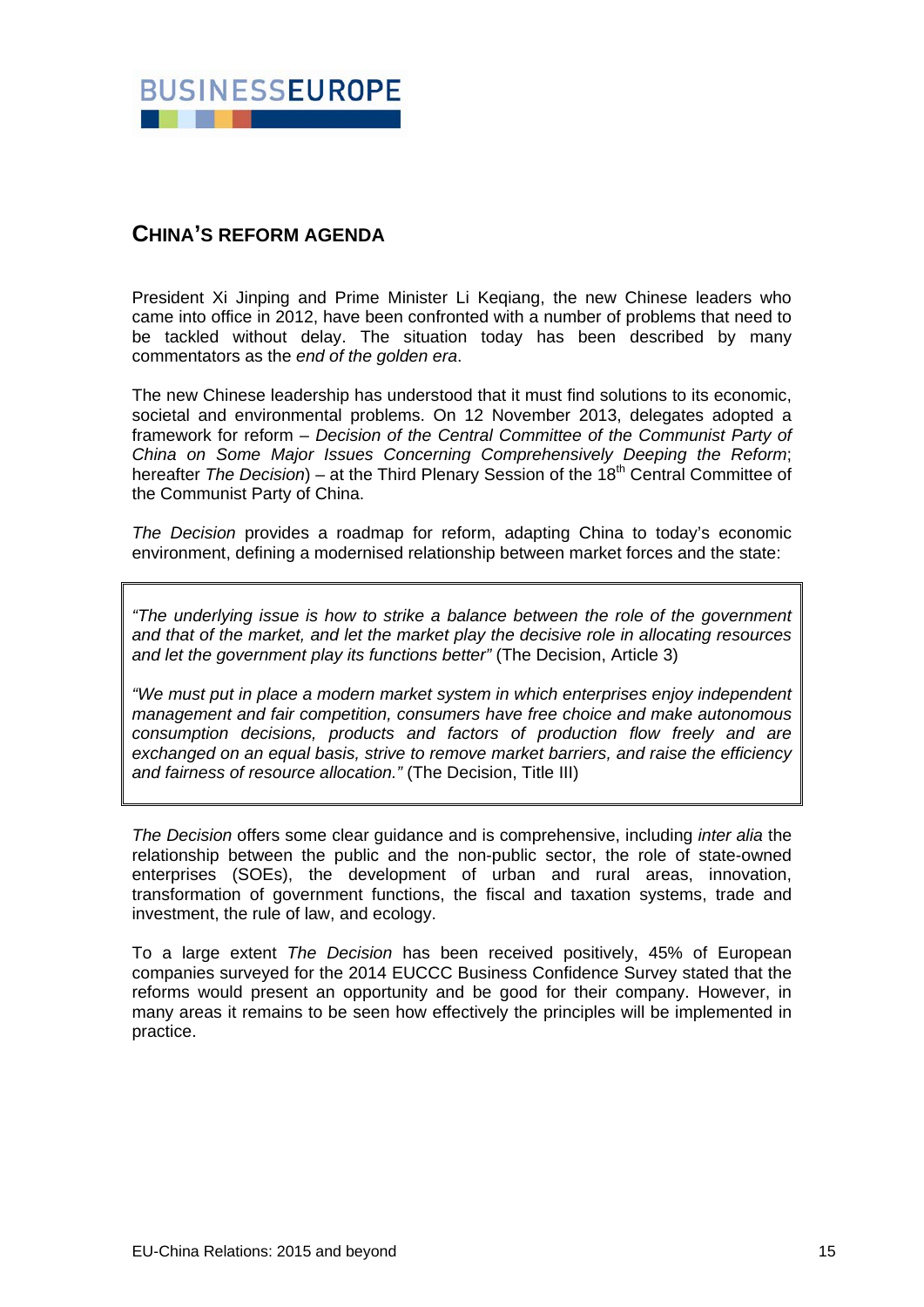![](_page_16_Picture_0.jpeg)

## **NEGOTIATIONS FOR A BILATERAL INVESTMENT AGREEMENT**

The official green light to start negotiations for a comprehensive EU-China investment agreement (BIA) was given at the 16<sup>th</sup> EU-China Summit, held in Beijing on 21 November 2013. One year before, in February 2012, both sides had already agreed in principle to launch such negotiations. The EU received the necessary negotiating mandate from EU member states in October 2012.

China is now negotiating investment agreements with its two biggest trading partners – the European Union and the United States. The objective is to reach ambitious deals, which include a broad definition of investment and cover pre- and post-establishment for all sectors of business.

In our 2011 report, BUSINESSEUROPE called for the launch of the negotiations as a priority issue. As the new Chinese leadership is shifting its focus from export-led growth to domestic demand and urban development, concluding a bilateral investment agreement has become even timelier. There are a number of very good reasons why this agreement can be beneficial for both China and the EU, as it will provide significant legal certainty for investors regarding the general rules of fair treatment for Chinese investments in Europe and European investments in China. This gives investors the certainty they need to make sustainable long term investments. It will clarify and remove to the maximum extent possible existing limitations to foreign investors. Also joint ventures will be facilitated by creating very clear rules for settling differences without government interference. Lastly, the BIA will provide important guarantees for investors against unjustified expropriations and for fair payment in case of justified expropriations. While this is rare in the EU and in China today, given the multitude of different governmental levels regulating business in the EU and in China, it is essential to have an over-arching framework of investment protection.

For BUSINESSEUROPE, this means concretely that the following issues must be part of the agreement:

- strong provisions to ensure market access for both goods and services on a nondiscriminatory basis;
- removal of limitations to foreign investors including joint-venture requirements;
- at least the equivalent of the highest level of investment protection that exists in the current individual Bilateral Investment Treaties between China and EU member states;
- inclusion of an effective investor-to-state dispute settlement a standard request by the EU in all its trade negotiations – as an effective way to address potential cases of discrimination and expropriation;
- transfer of technology should take place on commercial terms only or by the voluntary decision of a company;
- elimination of local content and localisation requirements, as it should be up to the individual company to decide where, how and with whom they conduct their business operations;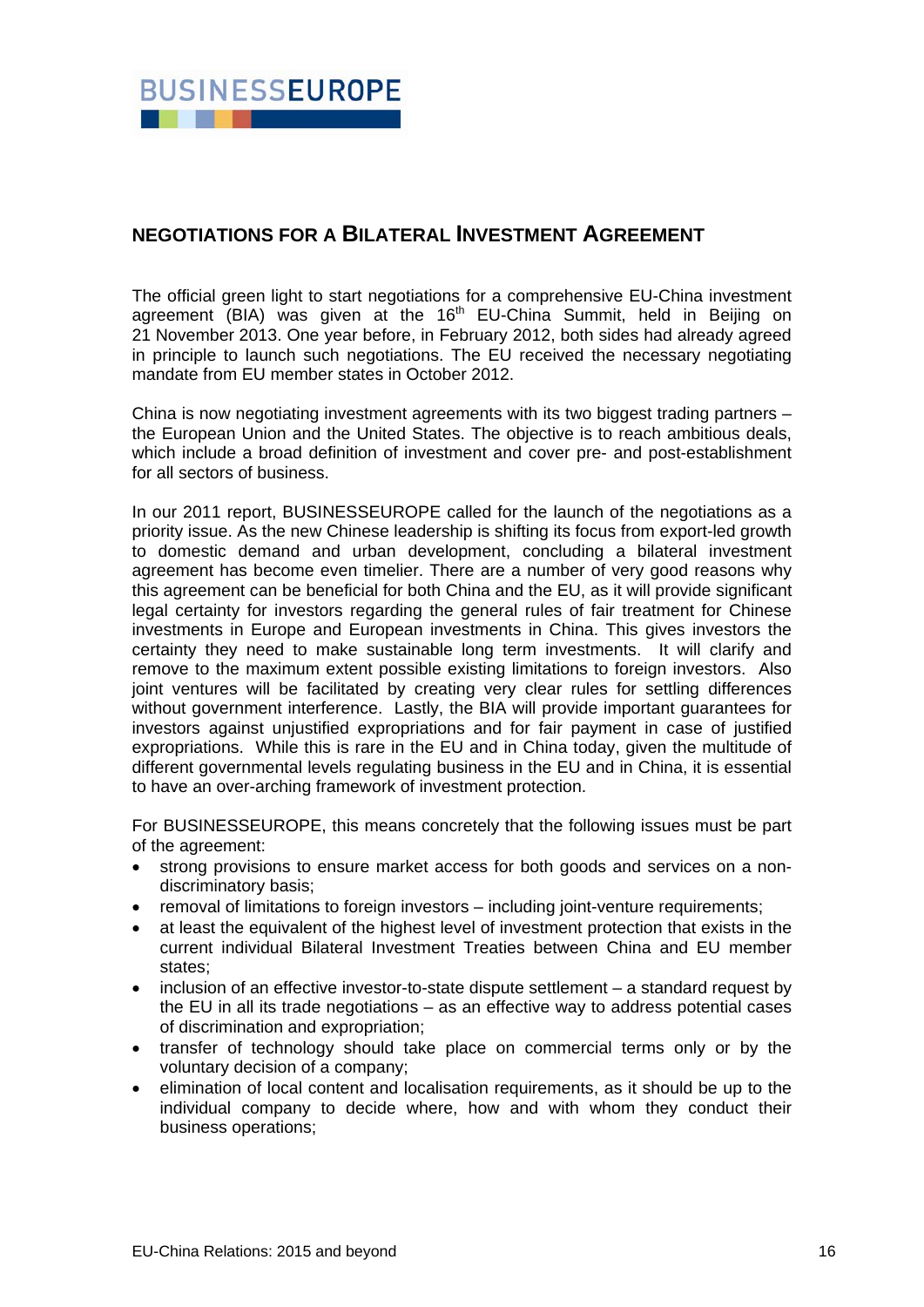![](_page_17_Picture_0.jpeg)

 transparency of corporate governance, financial sources and transactions of foreign investors – a key issue, especially in light of increasing public attention given to large scale investments.

So far we have had four rounds of negotiation. Both sides have presented their text proposals and in 2015 we should enter in the hearth of the negotiations.

It is very clear that the investment negotiations are challenging, and both sides will need much staying power to conclude them successfully. It is worth noting in that respect that the US and China have been negotiating already since 2008. But it is also clear that this agreement will be very valuable to investors in the EU and in China, setting the ground to the creation of new jobs and growth by attracting new investments.

Occasionally, China has put forward the idea of launching negotiations for an EU-China free trade agreement. At the current stage the launch of FTA negotiations is premature as it is quite questionable that the conditions to successfully conclude an agreement exist. Hence BUSINESSEUROPE supports the approach to focus on the EU-China BIA negotiations.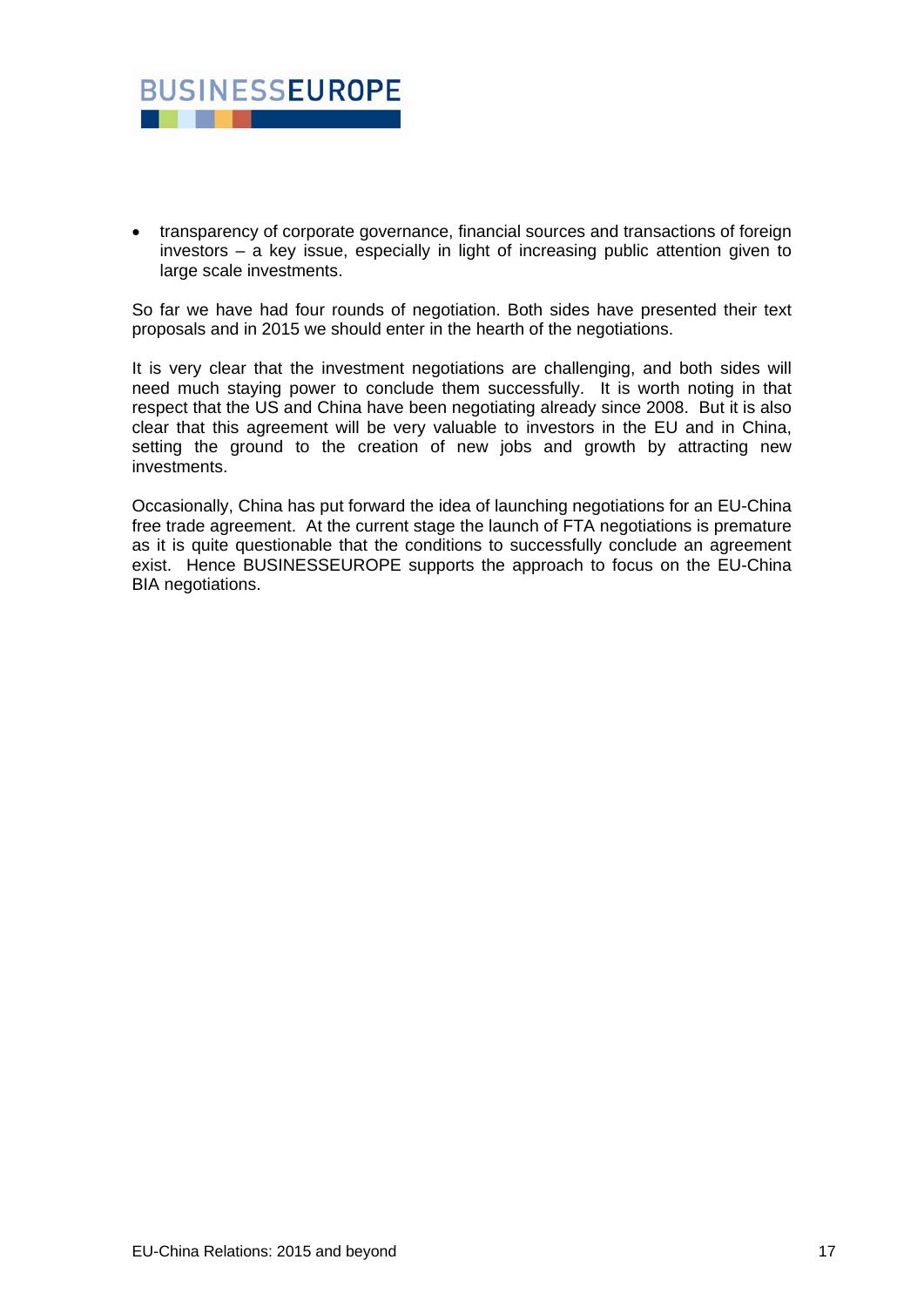![](_page_18_Picture_0.jpeg)

# **BUSINESSEUROPE'S SPECIFIC RECOMMENDATIONS – AN ASSESSMENT**

**Issue:** China's preferential treatment for National Champions and SOEs

**2011 recommendation**: Apply strict competition rules in China and the EU

**Assessment:** BUSINESSEUROPE is highly concerned about the given direction: "*The basic economic system with public ownership playing a dominant role (…) is an important pillar of the socialist system with Chinese characteristics and is the foundation of the socialist market economy. (…) We must unswervingly consolidate and develop the public economy, persist in the dominant position public ownership, give full play to the leading role of the state-owned sector and continuously increase its vitality, controlling force and influence.*" (The Decision, Title II) Even though reforms are announced for state-owned enterprises (SOEs), they do not necessarily match with the objective of implementing market economy reforms. Increasingly foreign investors see SOEs as their main competitors. For instance, in the railway sector, the Chinese authorities encouraged the recent merger between the two largest Chinese rolling stock manufacturers. This merger will lead to the creation of a dominant operator with twice the size of its second largest competitor. This will significantly increase the prospect of a global player with significant impact in the competitive structure in the railway markets. This also questions the transparency of the domestic market in China.

**Issue:** Discriminatory procurement policies

**2011 recommendation**: Establish a level playing field through GPA accession

**Assessment:** China keeps on applying discriminatory procurement policies. The lack of transparency in procedures, the inconsistent implementation of certain legal provisions to foreign companies (far beyond the requirements imposed by the Chinese law) and discrimination policies against foreign products ("Buy Chinese" initiatives) seriously impede foreign companies to bid for public contracts. When China joined the WTO on 11 November 2001, it committed to negotiate its accession to the WTO Government Procurement Agreement "as soon as possible". Today more than a decade later and after several offers, China is still not a GPA member. Although the  $5<sup>th</sup>$ revised offer from December 2014 shows some improvement compared to the previous offer, it was considered by the GPA parties as insufficiently ambitious given that it covers only a small part of the Chinese public procurement market. It is far from the commitment (around 70%) and de facto coverage (approximately 85%) offered by the  $EU.<sup>5</sup>$ 

1

<sup>&</sup>lt;sup>5</sup> Statistics on the EU's official GPA commitment were drawn from discussions with officials from the European Commission. The maximum coverage offered by the EU through certain FTAs is 95% (Source: http://trade.ec.europa.eu/doclib/docs/2012/march/tradoc\_149243.pdf , p. 11).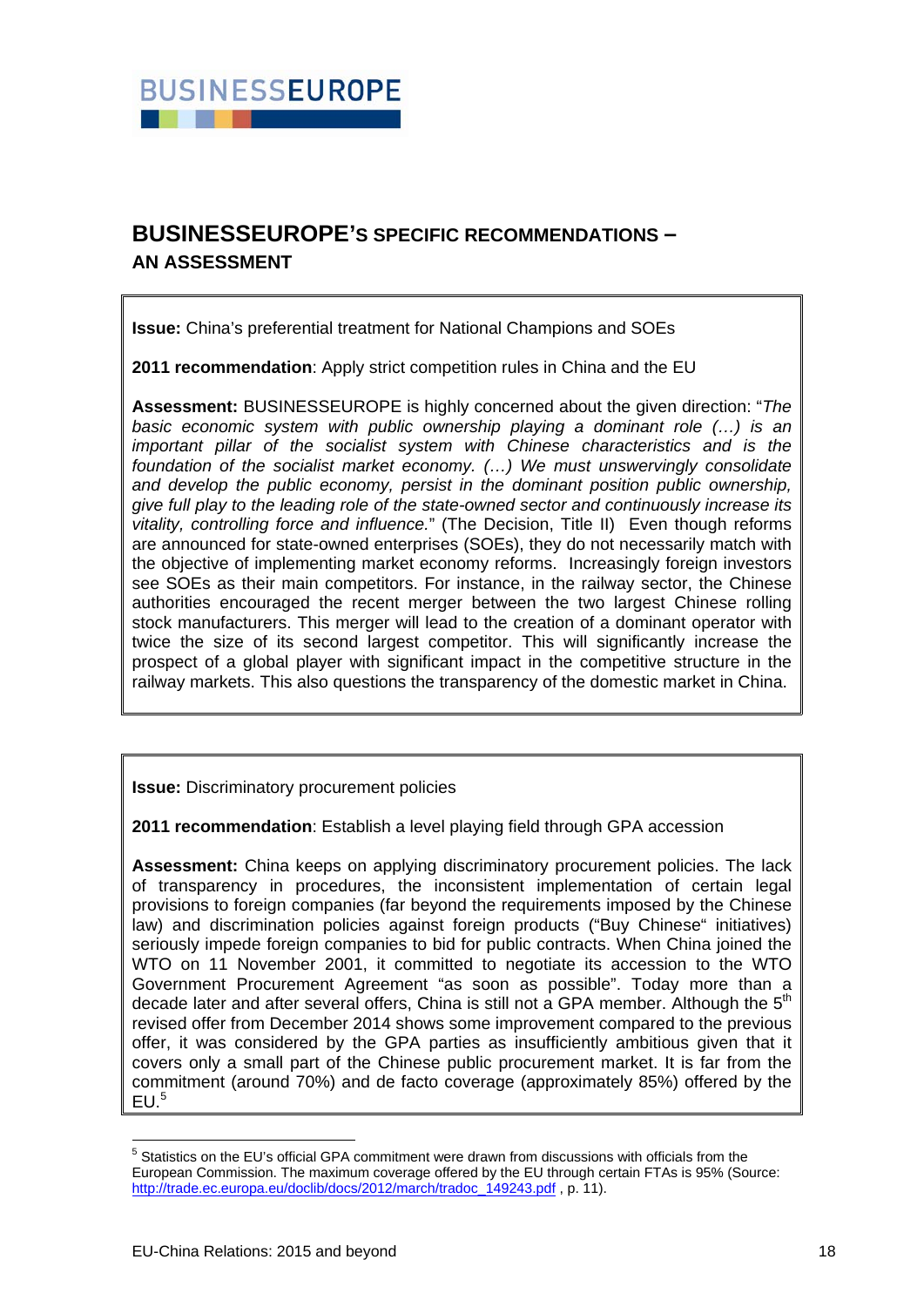![](_page_19_Picture_0.jpeg)

**Issue:** Subsidies

**2011 recommendation**: Challenge Chinese subsidies at bilateral and multilateral level

**Assessment:** China continues to implement a large number of support programmes and provides specific subsidies to industries. Background to these – not always very transparent – initiatives is often the achievement of public policy goals. One such example is the Chinese steel industry. According to the China Iron and Steel Association, China's capacity utilization rate fell to 74% in 2013. The Chinese government should refrain from providing subsidies to steel companies which contribute to overcapacity in the market. However, public awareness and scrutiny over China's policy of subsidizing its industries has increased during the last years. The European Commission's trade defence investigations into Chinese telecoms were targeted to a substantial extent at supposed Chinese subsidies. Very remarkable as well is that it was an *ex-officio* investigation. At multilateral level there has not been any progress. The EU should push for this important issue to be taken up in the future WTO work plan.

**Issue:** Enhance legal certainty and improve business consultation

**2011 recommendation**: China should enhance transparency and predictability

**Assessment:** The Decision rightly sets out the need to *"… transform government*  functions, deepen the reform of the administrative system, exercise government *administration in an innovative way, increase public trust in the government and improve its competence, and build a law-based and service-oriented government."* (The Decision, Title IV) China must now live up to these objectives, as companies are still suffering from a lack of transparency, sometimes retroactive application of laws, insufficient consistency in the implementation of laws, administrative delays, fears of retaliation, and others. Conversely, progress on this issue appears to have slowed down following China's recent anti-corruption campaign. Decisions by government ministries and authorities are often postponed out of concern they might "backfire". More progress is required on this issue so that doing business in China will be more reliable and future proof.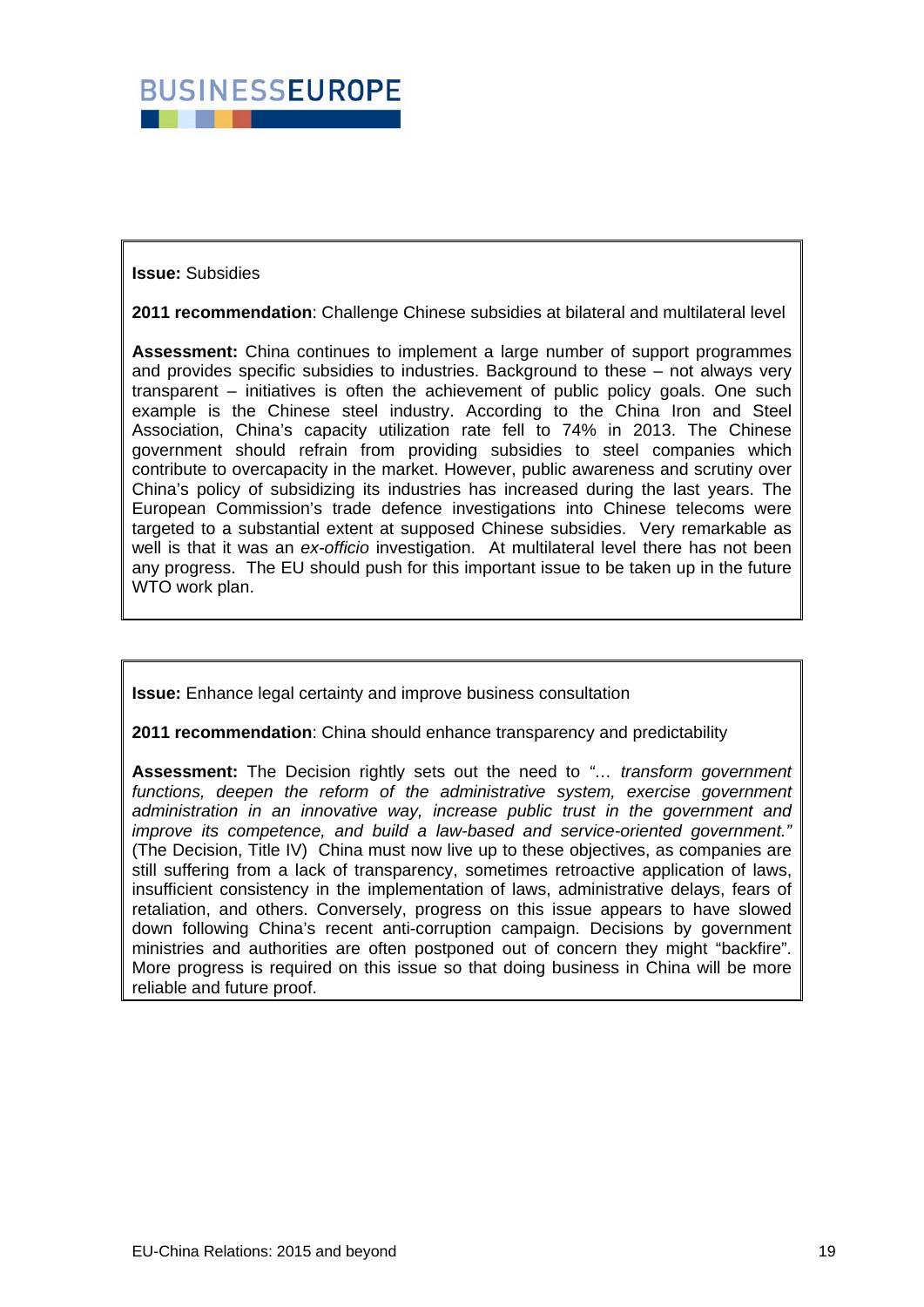![](_page_20_Picture_0.jpeg)

#### **Issue:** Foreign ownership restrictions

#### **2011 recommendation**: Allow restrictions only for national defence

**Assessment:** During the review period, China has continued its efforts to attract foreign investment. The Decision states that China *"… will implement a unified market access system, and on the basis of making a negative list, all kinds of market players may enter areas not on the negative list on an equal basis and according to law."* (The Decision, Title III) Today's situation is still characterised by many restrictions and/or joint venture requirements for foreign investors that are discriminatory and prevent healthy competition. The allocation of joint venture partners by the Chinese government is also no longer appropriate. Against this background, the position of Chinese SOEs has strengthened. The revised *Foreign Investment Catalogue*, the latest draft being published in November 2014, contains further and limited openings in some sectors, but also some tightening in others. China still retains a distinction between external and domestic investment, it actively guides foreign investments in areas of strategic interest, and has not yet moved towards the use of a negative list. Foreign investment should receive national treatment and minority share limits should be removed. It remains to be seen which changes the new laws on foreign investment will bring and what this means for European investors in China. For example, the Chinese Ministry of Commerce imposes a foreign ownership cap of 50% for joint ventures operating in strategic sectors such as power generation and transport, but also in sectors such as life insurance.

**Issue:** Transfer of technology and confidential information

**2011 recommendation**: Allow the protection of confidential information

**Assessment:** As a condition for granting market access, China continues to oblige European companies to transfer advanced technologies to Chinese entities. For the rail sector, experience has shown there is a requirement of 100% Chinese technology owned by a Chinese company or JV is the only way for EU businesses to access the market. Frequently this transfer of technology is linked to Chinese industrial policy goals. At EU level, BUSINESSEUROPE welcomes that the Commission has tabled a proposal for a directive on the protection of undisclosed know-how and business information (trade secrets) against their unlawful acquisition, use and disclosure. The Chinese government should renounce the requirement for European companies to transfer technologies to Chinese entities in exchange for market access. Retaliation measures against foreign companies that do not consent to technology transfers should also be prevented.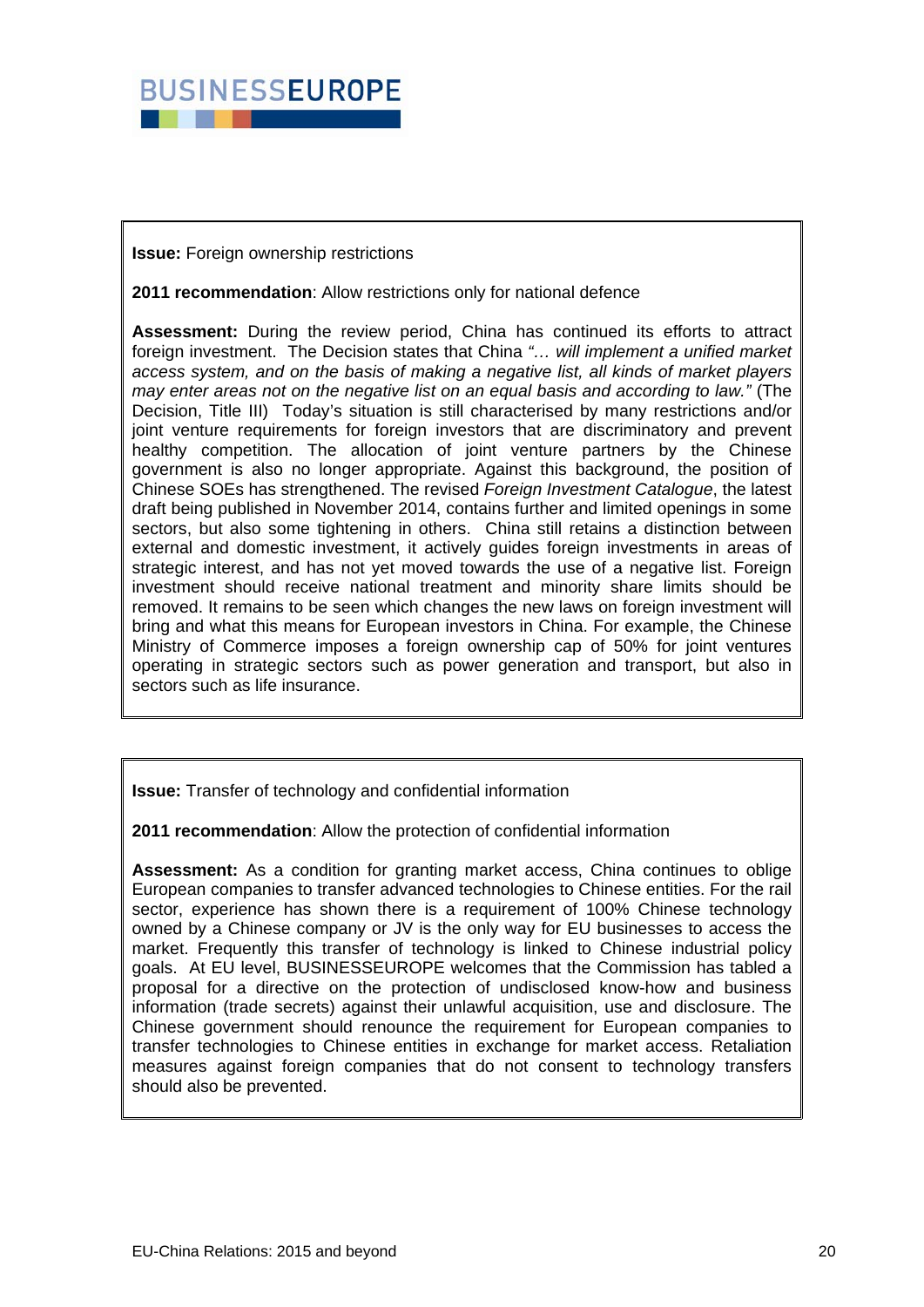![](_page_21_Picture_0.jpeg)

#### **Issue:** Restrictions on services

#### **2011 recommendation**: Continue services market opening

**Assessment:** *"We will promote the orderly opening up of finance, education, culture, healthcare and other services sectors, lift limits on access for foreign investment in childcare, care for the elderly, architectural design, accounting and auditing, trade and logistics, electronic commerce and other such service sectors, and further liberalize general manufacturing."* (The Decision, Article 24) Admittedly, China has made the development of a vibrant Chinese services market a priority, and this is positive. The China (Shanghai) Pilot Free Trade Zone should also be seen as a laboratory for reforms in some services sectors (esp. finance, health, and logistics), though the success of this pilot still remains to be seen. However, even if China recently adopted a negative list approach for investments, many sectors still remain closed or are under strong limitations to foreign investors. Furthermore the period for revising the negative list is too long: only once per three years. Worryingly, the Chinese government in 2014 adopted the "Guiding Opinions on the Application of Secure and Controllable information technology to Strengthen Banking Industry Network Security and Informatisation", a regulation that would obstruct foreign ICT companies from fully participating in the Chinese banking IT market by requiring that banks procure "secure and controllable ICT goods and services" for up to 75% of their networks and systems by 2019. To qualify as "secure and controllable," ICT products and services must – among other things – undergo intrusive security testing, contain indigenous Chinese intellectual property, implement local encryption algorithms, and comply with countryspecific security standards. If fully implemented, these policies will undermine the ability of European firms active in China to participate in the country's ICT market and could affect European banks operating in China. In addition, government proposals for the insurance sector dating from 2014 contain significant discriminatory measures against foreign reinsurers concerning higher risk loadings, the stand alone treatment of foreign branches, and the 5% additional risk factor of placing bank deposits in foreign banks.

**Issue:** Chinese Compulsory Certification and absence of international standards

#### **2011 recommendation**: Apply international standards

**Assessment:** The Chinese system of compulsory certification and the lack of recognised international standards still remains a major concern for European companies. Despite limited improvements, China still deviates from internationally recognised norms and standards in order to promote domestic technology. Moreover the standard setting process is opaque, often limiting or precluding foreign companies to participate. China should allow for greater participation of European enterprises in the consultation process for shaping China's standardization system. European enterprises are familiar with international best practices and hence should be allowed more participation. Additionally, China uses its standard setting system as a means of industrial policy, forcing foreign investors to transfer technology.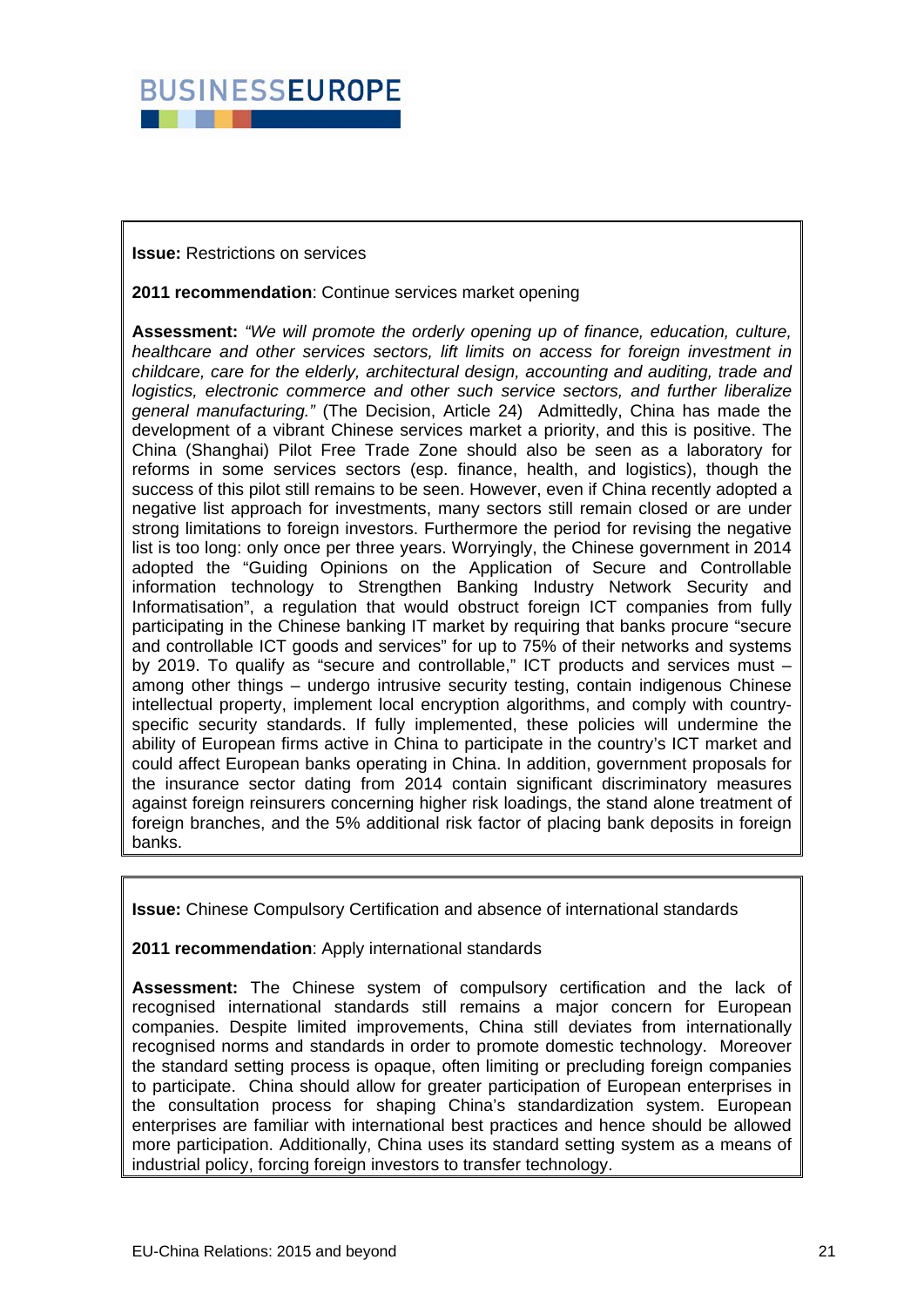![](_page_22_Picture_0.jpeg)

**Issue:** Promotion of domestic innovation

**2011 recommendation**: Create an open climate for innovation – but not through the National Indigenous Innovation Programme

**Assessment:** In line with its continued transformation, China is moving up in the global value chain with innovation becoming increasingly important: *"We must accelerate the transformation of the growth model, and make China an innovative country."* (The Decision, Article 2) However, innovation must be led by industry in order to be successful. China should focus on the creation of favourable framework conditions, instead of using its current top-down, centralistic and nationalistic approach which is often targeted to favour domestic companies and technologies. Thus, local content requirements related to indigenous innovation should no longer be linked to government procurement. A positive development in this regard is the suspension of the National Indigenous Innovation Programme on 1 July 2011 by the Chinese Ministry of Finance. The proposed National Indigenous Innovation Product Accreditation Catalogue has never been officially released. A negative development in this regard is the "Action Plan for the further implementation of the national strategy on intellectual property rights" (2014-2020) presented by the State Council at the beginning of this year. Budget figures for invention patents were raised again (4 patents per 10,000 people in 2013 to 14 in 2020).

**Issue:** Compulsory licensing

**2011 recommendation**: Refrain from compulsory licensing

**Assessment:** A number of ambiguities exist in the measures on compulsory licensing, and at least there should be more transparency and clarity about the requirements for granting a compulsory license, amongst other issues. Such uncertainties complicate business planning, which as a result can hamper innovation and long term investments. Some progress seems to have been made since the publication of the report. As of 1 January 2014, the new Regulatory Measure on National Standards Involving Patents (Interim) has been put into effect which, among other things, stipulates some basic rules on the disclosure of patent information and patent licences involving national standards.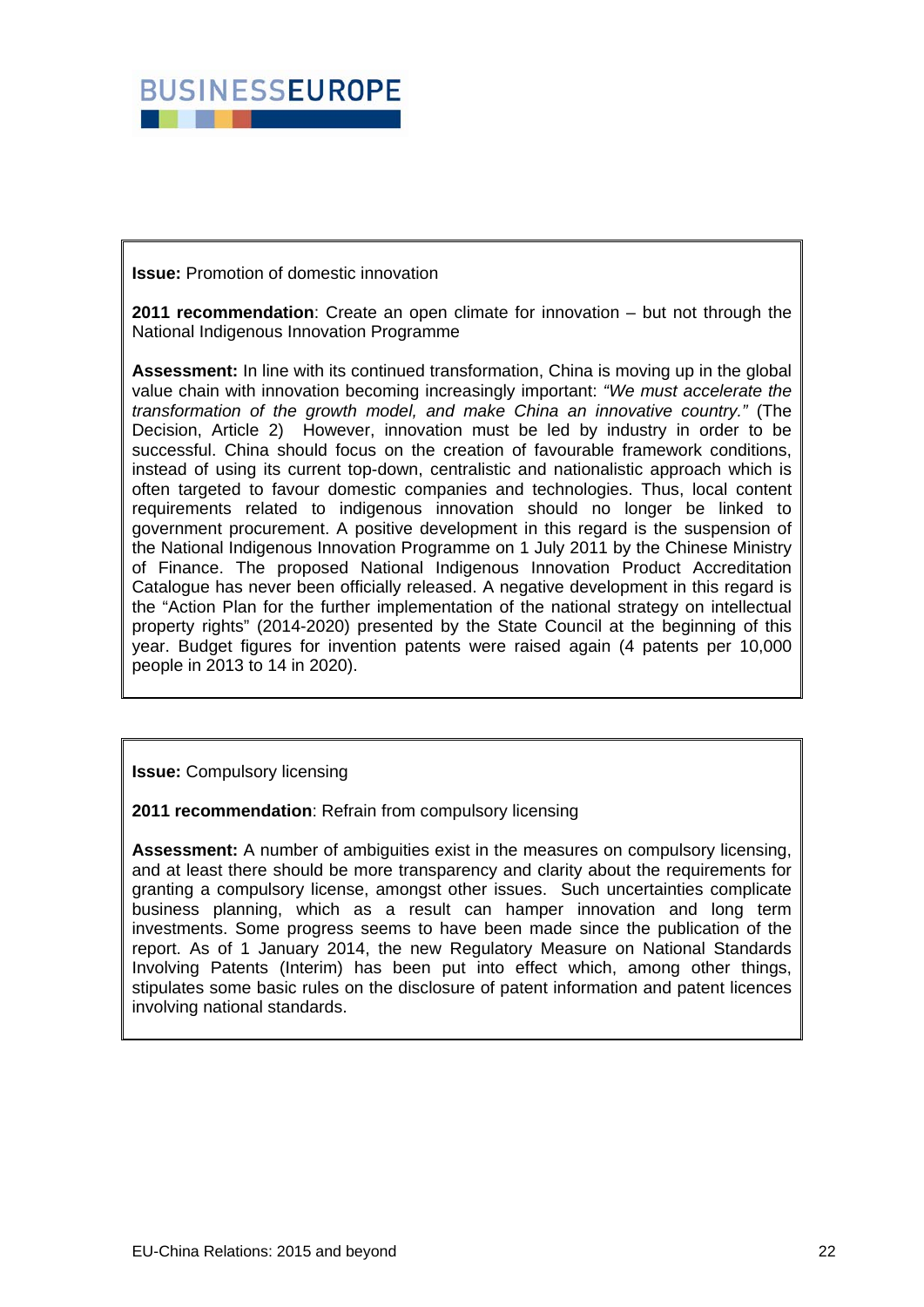![](_page_23_Picture_0.jpeg)

#### **Issue:** Enforcement of IPR policies

**2011 recommendation**: Simplify and enhance IPR implementation and administrative procedures

**Assessment:** The Chinese government has shown willingness to address this issue: *"We will strengthen the application and protection of intellectual property rights (IPR), improve the technological innovation incentive mechanism, and explore ways to set up IPR courts."* (The Decision, Article 13). Although China has comprehensive intellectual property laws that meet international standards, IPR violations and counterfeiting remain a very pressing concern. And while China is preparing to set up specialized IP courts in Shanghai, Beijing and Guangzhou, the execution of judicial rulings remain very difficult and costly. Protecting IPR is a growing concern for European companies as China attempts to shift from low-end manufacturing to an innovative economy. Further steps are required at all levels – on the administrative, the judicial, and on the legislative side. Cooperation with China on basic issues of patent policies should also be intensified, particularly in creating a level playing field and non-discrimination in the field of patent applications. This could involve actively training Chinese judges in IP matters and familiarising them with the way legal proceedings work in other countries. Based on Article 13 and China's domestic IPR laws, we expect the Chinese government to support an international framework of IPR rules. The recognition and the enforcement of judgements (exequatur) which have been rendered in litigation cases between foreign and Chinese companies should be strengthened. BUSINESSEUROPE calls for a comprehensive application of the New York Convention on the Recognition and Enforcement of Foreign Arbitral Awards, which has been signed by China in 1987.

**Issue:** Macroeconomic imbalances

**2011 recommendation**: Support global adjustments to macroeconomic imbalances

**Assessment:** China's exchange rate gradually appreciated, which is in line with BUSINESSEUROPE's recommendation. However, it is difficult to assess whether or not this is due to Chinese domestic reforms or the repercussions of the global economic crisis. Overall, China does not allow the full floating of its exchange rate. For a further internationalization of the RMB, Chinese restrictions for inward foreign investment (including investment in the financial sector) need to be lifted.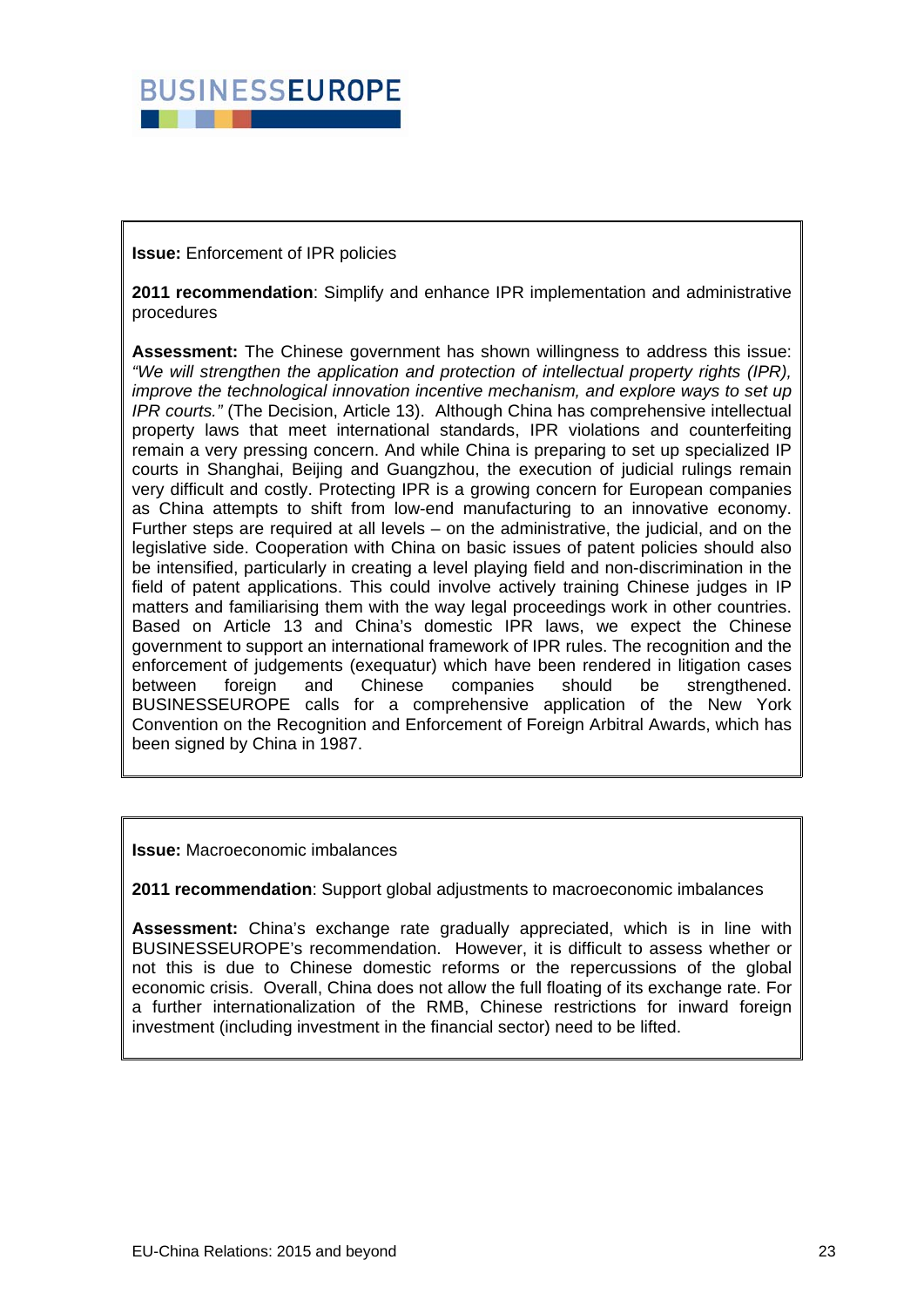![](_page_24_Picture_0.jpeg)

**Issue:** Restrictions on access to raw materials

**2011 recommendation**: Reinforce existing WTO provisions and implement a strategic raw materials policy

**Assessment:** Overall, export restraints (taxes, quotas, bans) continue to be an important feature of Chinese trade policy. China's efforts to protect its domestic resources undermine the principles of free trade and inflate global prices of raw materials. In order to improve this situation, China has to implement the two WTO rulings on raw materials and rare earths by giving non-discriminatory access and ensuring that similar non-compliant cases will not occur again. Specific changes to GATT provisions could not be agreed upon by WTO members during the last years. The lifting of export restrictions on rare earths at the beginning of this year is a very positive signal in this regard. On the positive side, the EU has started to put in practice a more strategic and coherent raw materials policy.

**Issue:** Access to European procurement markets

**2011 recommendation**: Foster mutual openness in public procurement markets

**Assessment:** Particularly in Eastern Europe the presence of Chinese companies in public procurement markets is on the rise, which is also a direct consequence of China's policy objective to increase its foreign investments. There are on-going discussions at EU level about the best way to ensure mutual openness in procurement, especially with countries that manifestly exclude EU companies from their markets. The EU is pursuing the opening of procurement markets as a priority in its bilateral trade negotiations, and problems encountered regarding access to China's procurement should be addressed in the framework of the EU-China BIA – in addition to China's pressing GPA accession.

**Issue:** Unfair export promotion policies

**2011 recommendation**: Sign up to OECD rules on export credits and align the VAT system to international practice

**Assessment:** China continues to be an observer in the OECD, and still has not signed up to the OECD Arrangement on Export Credits. The harmonisation process of national rules with international standards such as OECD Arrangement on Export Credits should be actively promoted. China's welcome announcement to *"promote the reform of value-added tax, and simplify tax rate appropriately"* (The Decision, Article 18), together with other reforms and simplifications of China's taxation system, have to be followed up by concrete measures.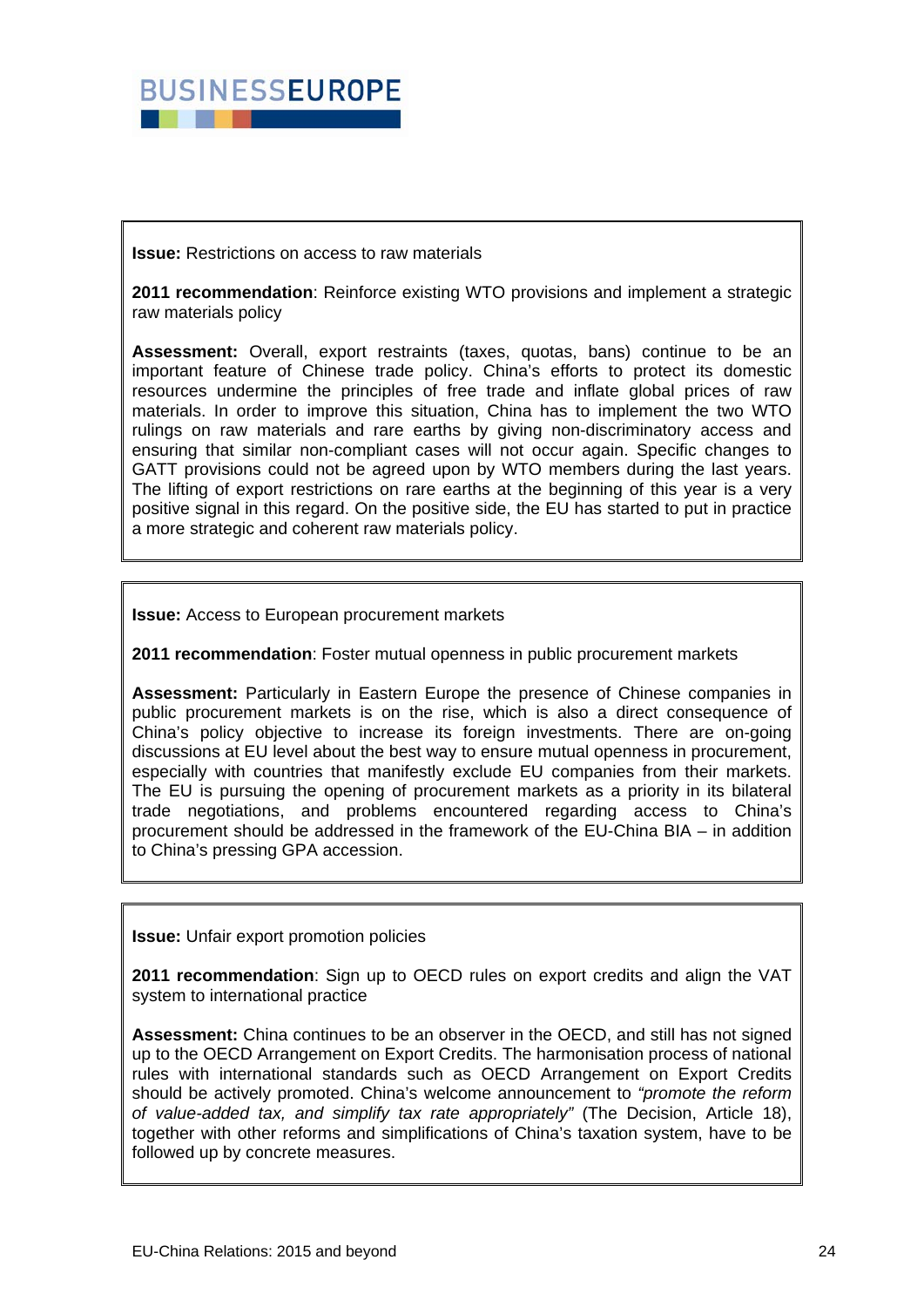![](_page_25_Picture_0.jpeg)

**Issue:** Development aid linked to strategic objectives

**2011 recommendation**: Link up development and commercial policies

**Assessment:** On 1 January 2014, the new EU GSP scheme entered into force. According to the new criteria, China is no longer a GSP beneficiary but for a limited group of products, namely: vegetable products (Section 2a), animal or vegetable oils, fats and waxes (Section 3), meat products (Section 4a), tobacco (Section 4c) and mineral products (Section 5). BUSINESSEUROPE views this as a positive development. As China is now an emerging economy, it needs to be a more active player in international development policies, not on the receiving end but as a donor.

**Issue:** Ethical behaviour

**2011 recommendation**: Apply OECD principles but refrain from unilateral rules

**Assessment:** China still has not adopted the OECD convention against bribery, nor does it adhere to the OECD guidelines for multinational companies. A positive step, however, has been the China-OECD Memorandum of Understanding signed on 24 October 2014, which mainly sets out a roadmap for the responsible business conduct of Chinese companies operating overseas. It is also worthy to note that the new Chinese leadership has announced that it would tackle the pressing problem of corruption in China: *"We will improve a system that combats and prevents corruption, promote political integrity, and see to it that officials are honest, the government is clean, and political integrity is upheld."* (The Decision, Title X)

The holistic assessment is mixed of the progress achieved during the last years on the issues identified in the *Rising to the China challenge* report. The overall framework for broad and decisive reforms, set out in *The Decision*, is certainly promising. But effective implementation is still lagging behind in many areas, also when it to comes to China's commitment at international level. So a lot of work remains to be done on the issues raised in the BUSINESSEUROPE report. On the other hand, the Chinese authorities have recognised that they have to adapt to the new economic, social and ecologic environment in order to make the Chinese system sustainable and fit for the future.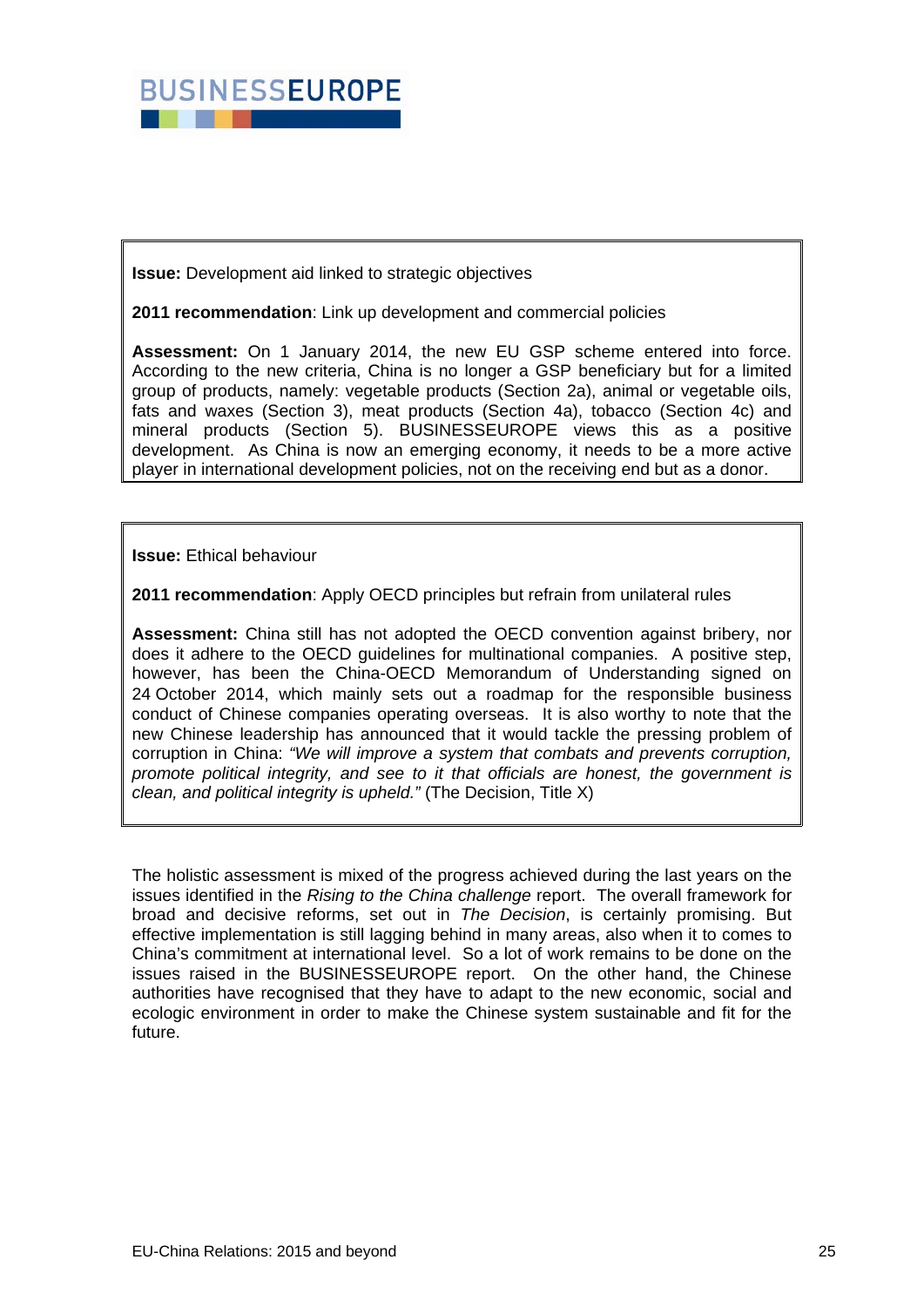![](_page_26_Picture_0.jpeg)

# **THE WAY FORWARD FOR THE EUROPEAN UNION**

A strong and strategic relationship with China must also be a priority on the EU's policy agenda for the future. It is positive that during the first days of his mandate European Council President Donald Tusk already had contact with President Xi. The European Commission will continue the negotiations for a bilateral investment agreement. The European Parliament will also play an important role in the further evolution of the EU-China relationship.

Looking back, there have been up's and down's in the European Union's ability to be a united actor and have a single voice in its relationship with China. BUSINESSEUROPE assesses very positively the BIA negotiations, giving the opportunity to increase bilateral investments and address existing barriers in a structured and constructive way. However, on the other side of the coin is the continued absence of a common European voice towards China. This became particularly striking during sensitive anti-dumping case proceedings – like the solar panel case. The *three musketeer rule* – a BUSINESSEUROPE suggestion from 2011 – was not applied. This rule implies that all EU member states will react as one in case one EU member state itself or its major interest is threatened or retaliated against. Moreover, the potential of the High-Level Dialogue (HED) was not exploited sufficiently as a means to resolve problems in relation to market access, intellectual property rights, and others.

In 2015, the EU and China will celebrate their  $40<sup>th</sup>$  anniversary of bilateral relations. This will provide an opportunity at the 2015 EU-China Political Summit to revise and revitalise the existing trade, economic, investment and political relations. In the run-up to this important bilateral Summit, the new European Commission should make a thorough assessment of the state of play and review where necessary the EU's trade policy in order to achieve the mature EU-China relationship that BUSINESSEUROPE called for in 2011. Such a mature relationship should be based on an open and constructive engagement from both sides, strict abidance to the rule of law and international agreements, non-discrimination and the existence of a level playing field.

#### **How to revitalise the relationship with China – recommendations**

- Make a thorough assessment of the state of play and redraft the EU's China strategy where appropriate
- Prevent China to exert pressure on domestic affairs and speak up with a common voice on China matters
- Continue the negotiations for an ambitious Bilateral Investment Agreement as a matter of priority
- Use better the High Level Economic Dialogue to tackle barriers
- Use the Political Summits and other highest level meetings to advance key bilateral and multilateral negotiations, such as China's accession to the GPA
- Closely coordinate with major partners how to tackle common challenges in China
- Extend visa limits as a way to facilitate trade and investments

\*\*\*\*\*